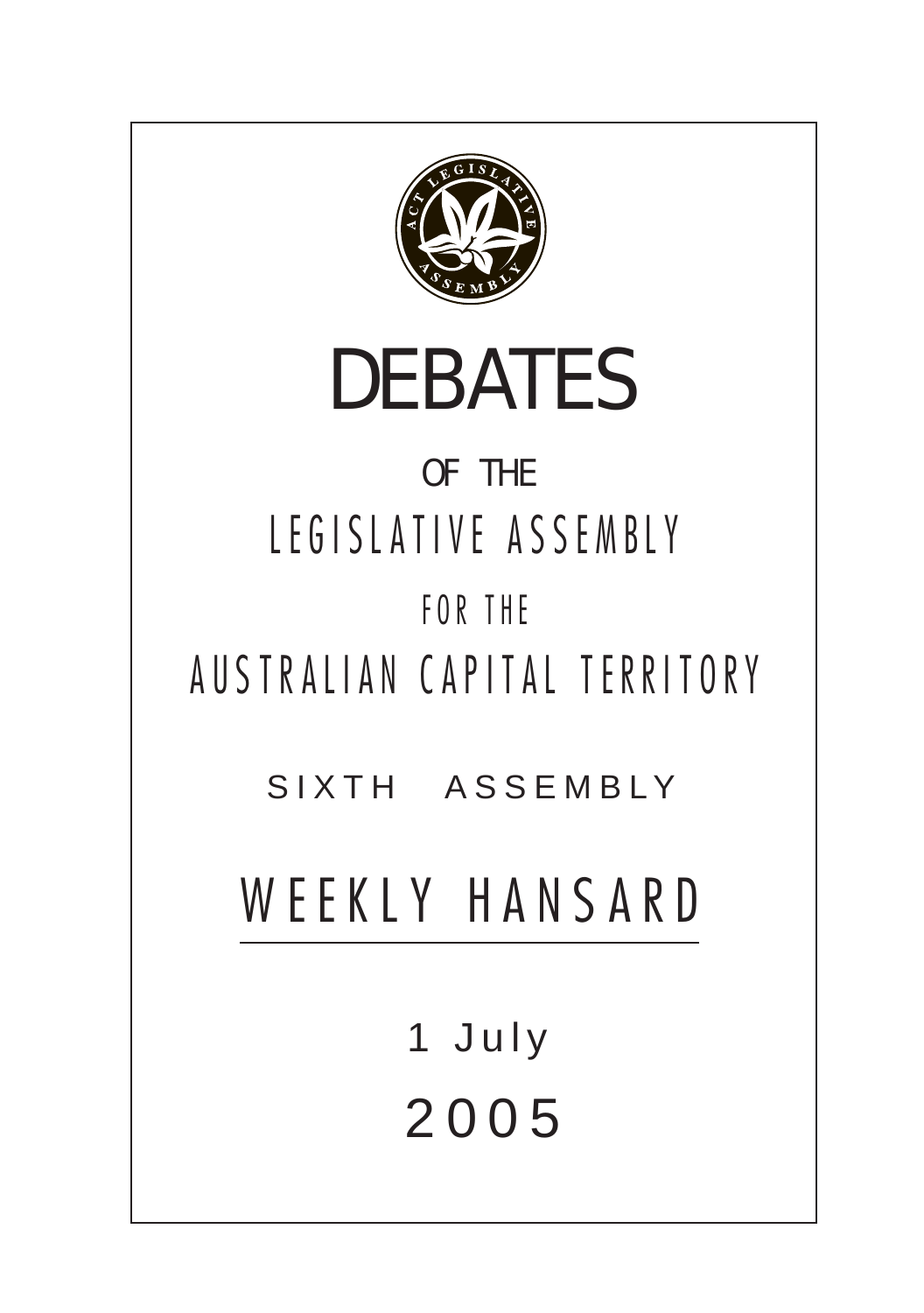# Friday, 1 July 2005

| Supplementary answer to question without notice: |  |  |
|--------------------------------------------------|--|--|
|                                                  |  |  |
| Adjournment:                                     |  |  |
|                                                  |  |  |
|                                                  |  |  |
|                                                  |  |  |
|                                                  |  |  |
|                                                  |  |  |
|                                                  |  |  |
|                                                  |  |  |
|                                                  |  |  |
|                                                  |  |  |
|                                                  |  |  |
|                                                  |  |  |
| Answers to questions:                            |  |  |
|                                                  |  |  |
|                                                  |  |  |
|                                                  |  |  |
|                                                  |  |  |
|                                                  |  |  |
|                                                  |  |  |
|                                                  |  |  |
|                                                  |  |  |
|                                                  |  |  |
|                                                  |  |  |
|                                                  |  |  |
|                                                  |  |  |
|                                                  |  |  |
|                                                  |  |  |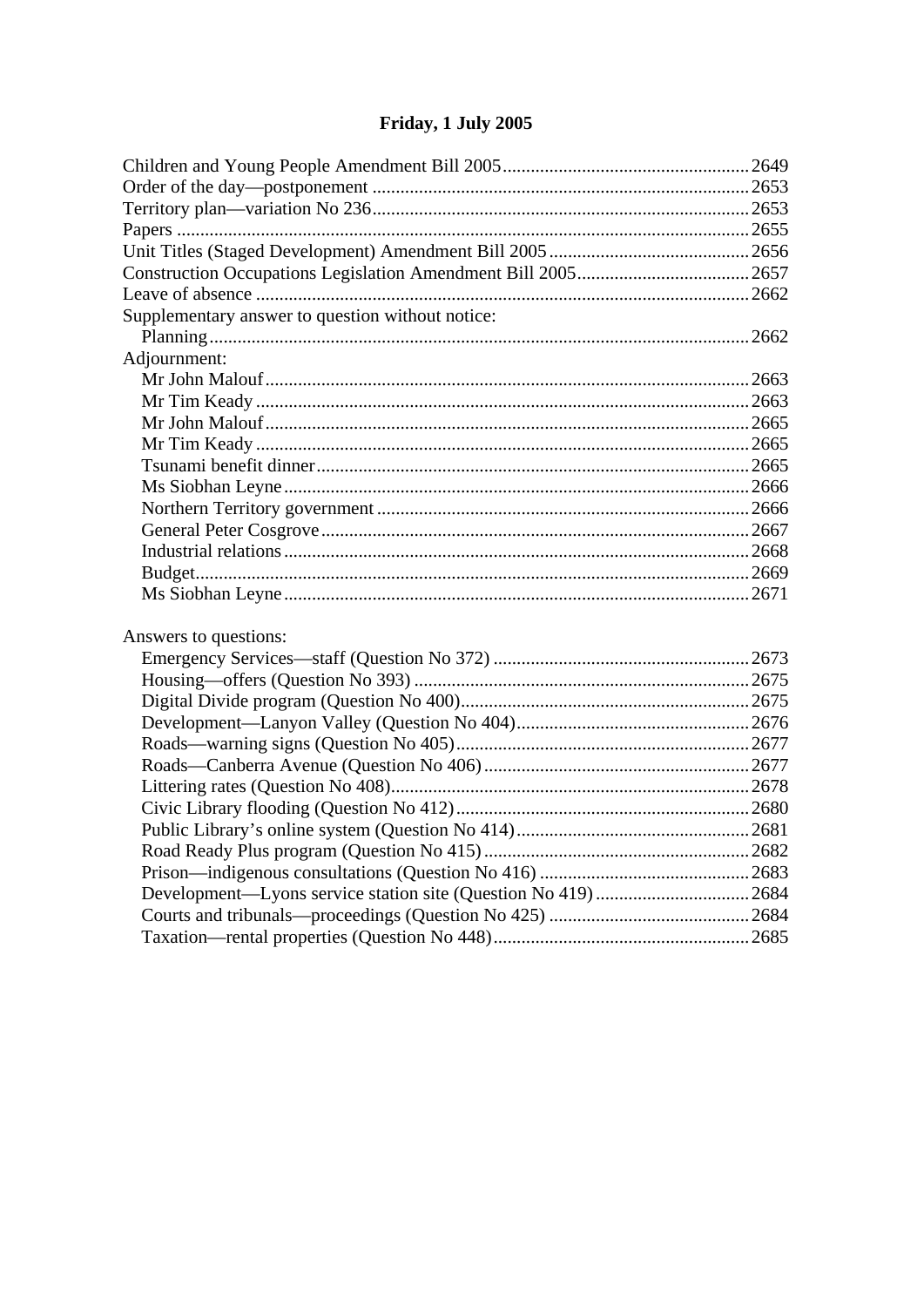# <span id="page-2-0"></span>**Friday, 1 July 2005**

**MR SPEAKER** (Mr Berry) took the chair at 9.30 am and asked members to stand in silence and pray or reflect on their responsibilities to the people of the Australian Capital Territory.

# **Children and Young People Amendment Bill 2005**

Debate resumed from 21 June 2005, on motion by **Ms Gallagher**:

That this bill be agreed to in principle.

**MRS DUNNE** (Ginninderra) (9.32): The opposition will be supporting this bill. As the minister pointed out in her tabling speech, this bill is purely mechanical—to ensure that all the approvals for the operation of a facility under the Children and Young People Act are up to date and all the ts are crossed, essentially. My office sought and obtained a briefing, and I thank the minister's office for a comprehensive briefing. Our only reservation was that there may have been some outstanding court matter that may have been affected by any changes to approvals. We have been assured that there are no outstanding court matters and, as a result, we will be supporting the bill.

**DR FOSKEY** (Molonglo) (9.33): I support this bill as well. I recognise the government's need to fill in the legal holes that have been found around the validity of attendance, shelter, institution and detention centres, official visitors to these centres and the related standing orders. I am also aware that it is against common law rights to legislate retrospectively, as it may unfairly impact on ACT citizens who thought they had been operating in a legal manner. I do not believe that concern arises in this case as, firstly, the people who might be affected by the proposed legislation have been operating under the assumption that this legislation is already in place and, secondly, there is a safety clause under 418 (3) that prevents retrospective statutory instruments from allowing prejudicial provisions in relation to those affected.

The body most affected by this retrospective legislation is the ACT government. It will now legally have responsibility for these centres and the standing orders operating in relation to them. If legal cases were to come up with regard to the centres and the standing orders once this bill is passed, action would have to be taken against the ACT government rather than individual staff members who implemented what they thought to be legal actions. Although we may or may not be comfortable with the notion of retrospectively legalising a range of standing orders which we have not seen, it would seem to be the more responsible action, to give Quamby and the government the legal protection that we and they presumed was already in place. The more interesting part of the process now is the follow up, which includes a collation of the orders and procedures and the subsequent auditing of them by the human rights commissioner.

On a related matter, we had a motion in the Assembly from Mr Seselja this week centred upon the formation of a working group to evaluate Quamby's programs. In the context of that debate I received an informal agreement from the Minister for Children, Youth and Family Support to report to the Assembly on the work plan and outcomes from that group. I am using this speech to ask that the report be extended to include the human rights commissioner's audit of the Quamby detention centre, the chief executive's review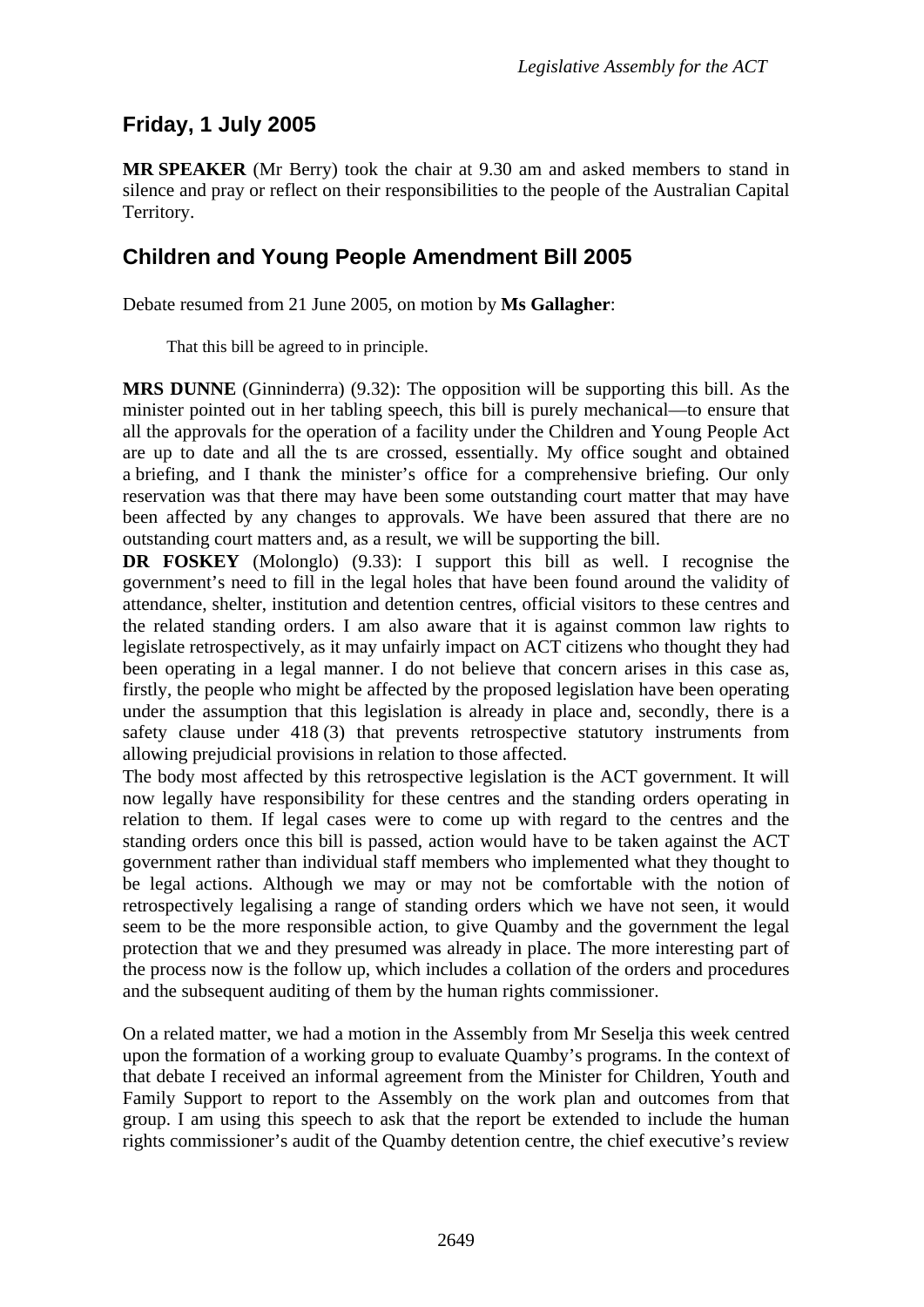of the standing orders, as referred to in section 418 of the legislation, and the government's response to these papers in addition to outcomes of the working group's activity.

Given that the minister's department is to provide her with an analysis of the standing orders within three months of commencement, I would hope that we could set a time frame on the report, such as the last sitting week of the year. In the context of human rights concerns regarding Quamby and some of the issues of legality raised by this bill, I see that such a report would ensure that the review of standing orders would be conducted in a transparent manner.

**MS GALLAGHER** (Molonglo—Minister for Education and Training, Minister for Children, Youth and Family Support, Minister for Women and Minister for Industrial Relations) (9.36), in reply: I thank members for their contribution to the debate on this important bill. As outlined in my presentation speech, the bill addresses problems that date back to the beginning of self-government in the ACT with regard to juvenile justice matters. These are not problems that have arisen overnight; they have a long history and relate to successive legislative changes over the period.

Specifically, the problems addressed in the bill include the declaration of Quamby Youth Detention Centre as a shelter and institution under the act, the declaration of community youth justice offices in their various locations as attendance centres under the act, the declaration of Marlow Cottage as a shelter under the act, the validity of the standing orders used at Quamby, and the appointment of official visitors under the act. Since discovering these problems, we have moved quickly to address the issues raised and bring legislation forward to give the necessary surety for the staff and young people of Quamby.

I introduced this bill last week on late notice and the scrutiny of bills committee has given it an in-depth and speedy response. I wish to place on record my gratitude to the committee for so quickly turning to the bill in time for this debate. I appreciate the committee's response and comments. Of course, I will respond in the traditional manner by way of a letter to the committee for addition to its next report, but I am obliged and happy to respond to the points made on the bill in this closing speech today.

At the outset I would like to reiterate some points made in my presentation speech and explanatory statement; that is, that in this bill we are addressing some fundamental housekeeping in our laws and practices that underpin the running of institutions such as Quamby and Marlow Cottage in the ACT. Our purposes are clearly set out and identified in the committee's report—to provide for the making of standing orders for places of detention, to expand on the regulation-making power under the act and to give retrospective statutory effect to a number of instruments made under the act. The essential aim of these measures is to prevent unnecessary litigation arising out of a technical oversight dating back to the beginning of self-government in the ACT.

There are three principal points raised in our committee's report. These are the principle against the retrospective operation of the law; privative clauses; and appropriate delegation of legislative power. I am grateful for this dialogue and turn to address each of those matters in principle. As stated above, I will give more details in my written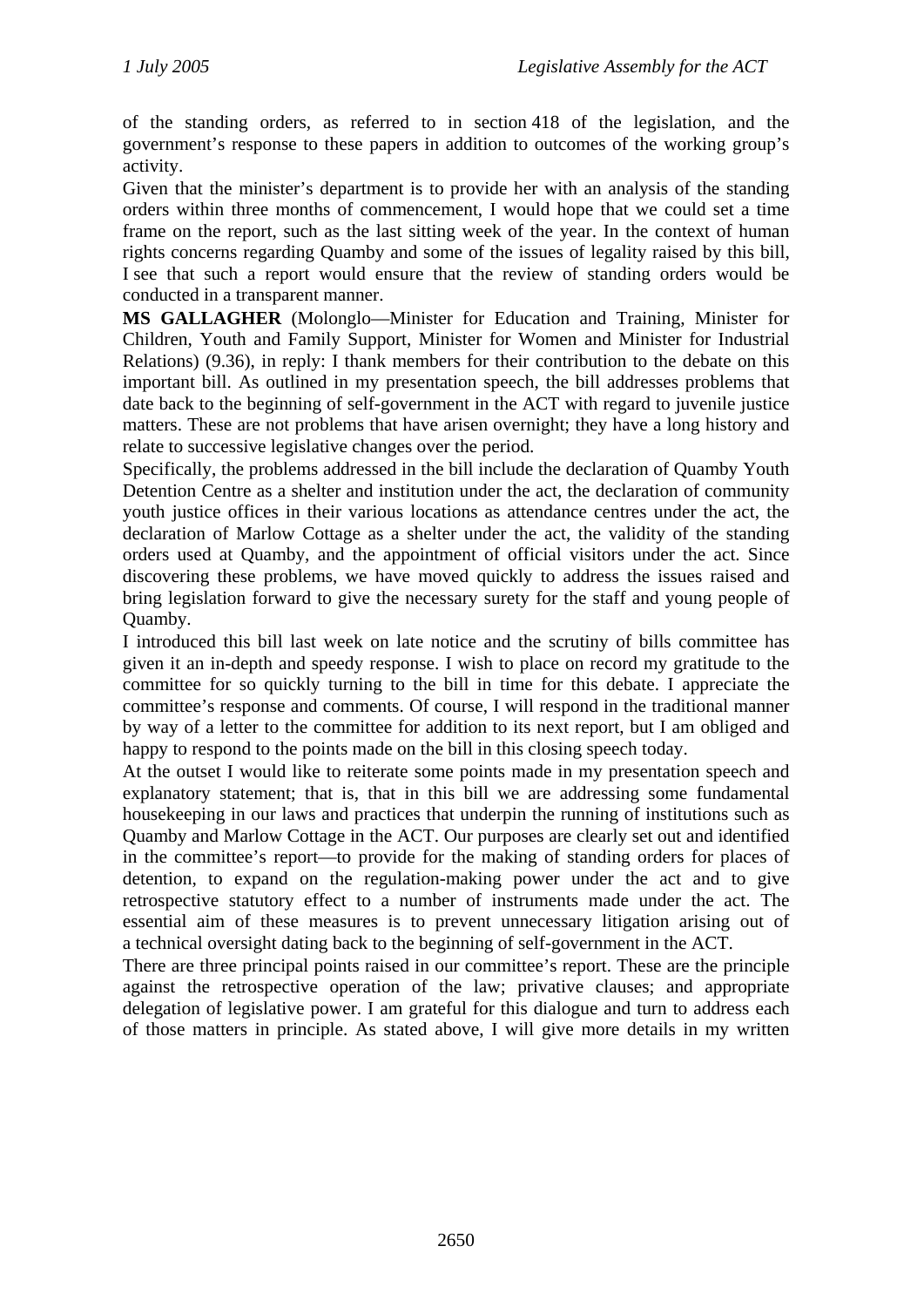reply, but it is important for all members of this Assembly to have as much information before them today as possible when making decisions.

In addressing the retrospective standing orders to be made under proposed section 418 (2), the committee provided two case scenarios. Case one is whether, in effect, the existing standing orders are going to be remade and case two is whether, in effect, new orders will be made. The proposed regularising of the standing orders will be a combination of these scenarios.

In this bill the government is not dealing with new rules or new standing orders but, rather, taking the opportunity to regularise what has been occurring, by bringing the law into line and having a preliminary human rights review before the orders are made. Where possible, the existing standing orders will be regularised. However, there may be a problem with the existing orders, not only in form, that is, the statutory authority behind the orders, but also in substance, that is, the range of actions permitted under the orders.

That is why the government in this bill does three basic things: it provides a legislative base for the making of standing orders under the act; it provides an ability to make new interim orders within 28 days; and it ensures that the new interim orders will be subject to the Human Rights Act. In this 28-day window we will review and improve the standing orders to ensure that they are within the framework of the law and the Human Rights Act.

The standing orders will be within the matters set out in proposed section 403, including such things as safety, management, good order, powers of search, use of force, and medical care and examination. These will be interim orders and the sunset clause will cause the section to expire in 12 months. This ties in with the review of the whole of the act and allows the inclusion of these matters to be part of that process.

As to the matters raised by the committee in relation to proposed section 418 (4) and the question of the retrospective operation of laws and standing orders, it is the government's intention that this be subject to the whole of the Human Rights Act. The intention is for the standing orders to be within the authority of section 403 and to address any possible previous inconsistency that may have existed.

Any alterations to the standing orders are not intended to expose detainees to new criminal penalties; nor are they intended to expose staff to any new criminal penalties. Any exposure to civil action would be subject to the immunity in existing section 407 (2) (a). It would be extremely unlikely that a court would interpret such provisions as retrospectively criminalising the actions of young people or staff, in the absence of clear and express language. This is a fundamental presumption of the common law that is reinforced through the operation of the Human Rights Act. It is therefore important to clarify how the Human Rights Act will operate.

We have made it clear that, although the standing orders will operate as if they have been enacted by an act, they must be subject to the Human Rights Act. In our view, this means that the standing orders must be consistent with the Human Rights Act and protected by that act, and may only be subject to limitations that are demonstrably justifiable in a free and democratic society. In this respect we affirm the conclusion drawn by the committee.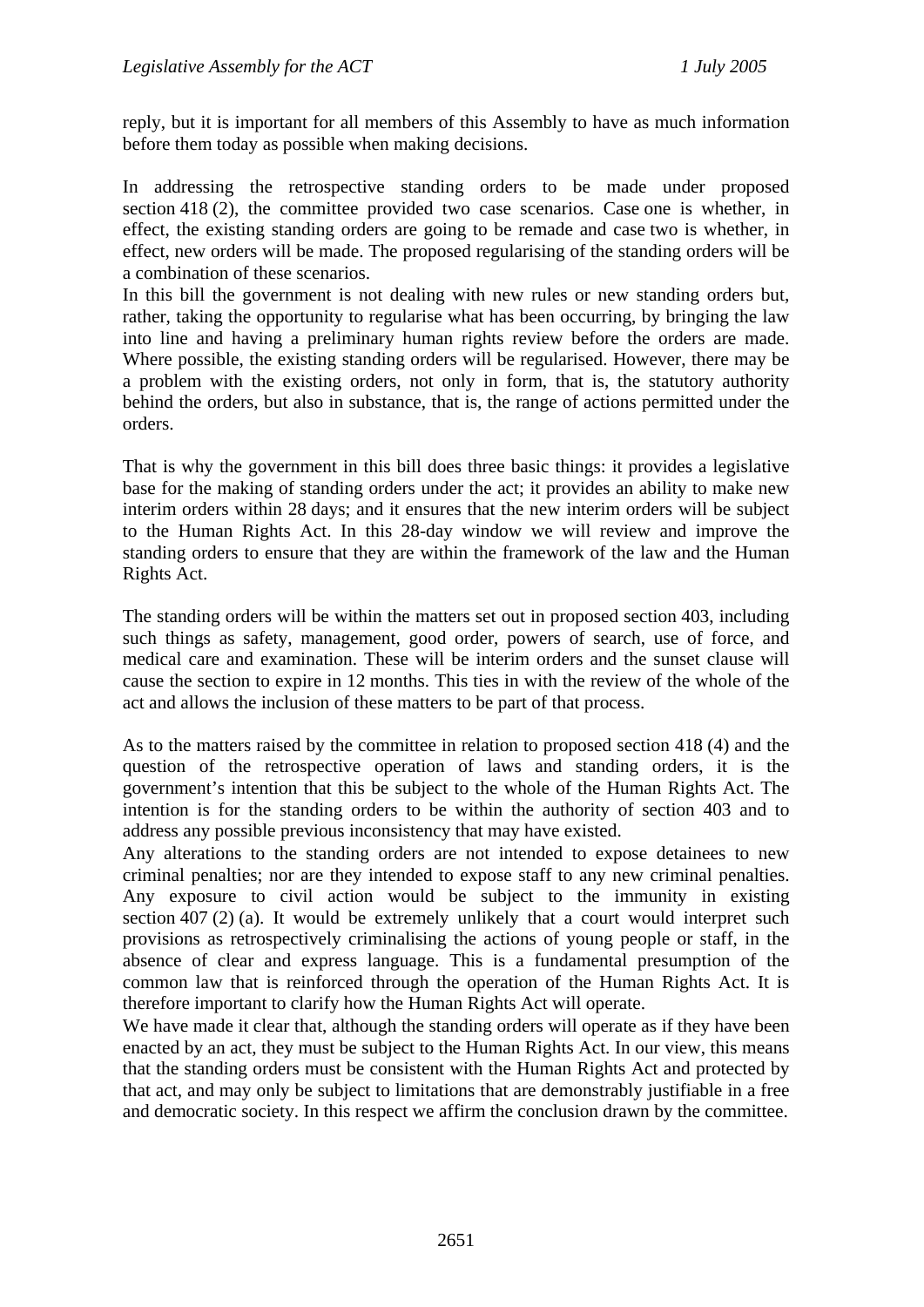With this in mind, the bill also requires the chief executive of my department to review the standing orders and provide me with a report within three months of the commencement of these amendments. This clause is necessary as the standing orders will be redeveloped over this period on the basis of advice from the human rights commissioner in relation to compliance with the Human Rights Act 2004.

As I indicated in my presentation speech earlier this year, after discussions between the department and the human rights commissioner, the commissioner began a review of Quamby. The purpose of this audit was to gain her advice on what changes were necessary to enshrine the principles of human rights in the practices at Quamby. We will be guided by her advice in reviewing the standing orders during this three-month period. I thank the committee for noting that some words are missing from the explanatory statement. I will address that point in my formal response to the report. In areas of security and facility operational matters, the government considers that some of these matters should not be put into the public arena so as to cause risk to operations, personnel and others. That is why certain standing orders will be excluded from the provisions of the Legislation Act.

Proposed section 403B makes provisions as to persons to whom the chief executive must ensure copies of the standing orders are made available, including any exempt provisions. This is a reasonable safeguard as it is mandatory and, of course, does not preclude the chief executive from making the standing orders available to others. In order to ensure that the relevant statutory oversight officers and the judiciary have access to the full set of standing orders, including those relating to security provisions, the bill provides that the chief executive must always make all of the standing orders available for inspection by a judge or magistrate, community advocate, the human rights commissioner, an official visitor or the ombudsman.

Just to finish in relation to some of the questions Dr Foskey sought assurances on from me, I am happy to provide the Assembly with a report on the progress of Quamby and all the issues that are going on, including the work of the working party and an action plan relating to whatever comes out of the human rights audit once we receive that report by the end of this sitting year. I can give you that commitment today.

In closing, I thank members for their support and their preparedness to deal with this bill swiftly. I thank them particularly in respect of the fact that we have asked for such a significant piece of legislation to be dealt with in one week.

Question resolved in the affirmative.

Bill agreed to in principle.

Leave granted to dispense with the detail stage.

Bill agreed to.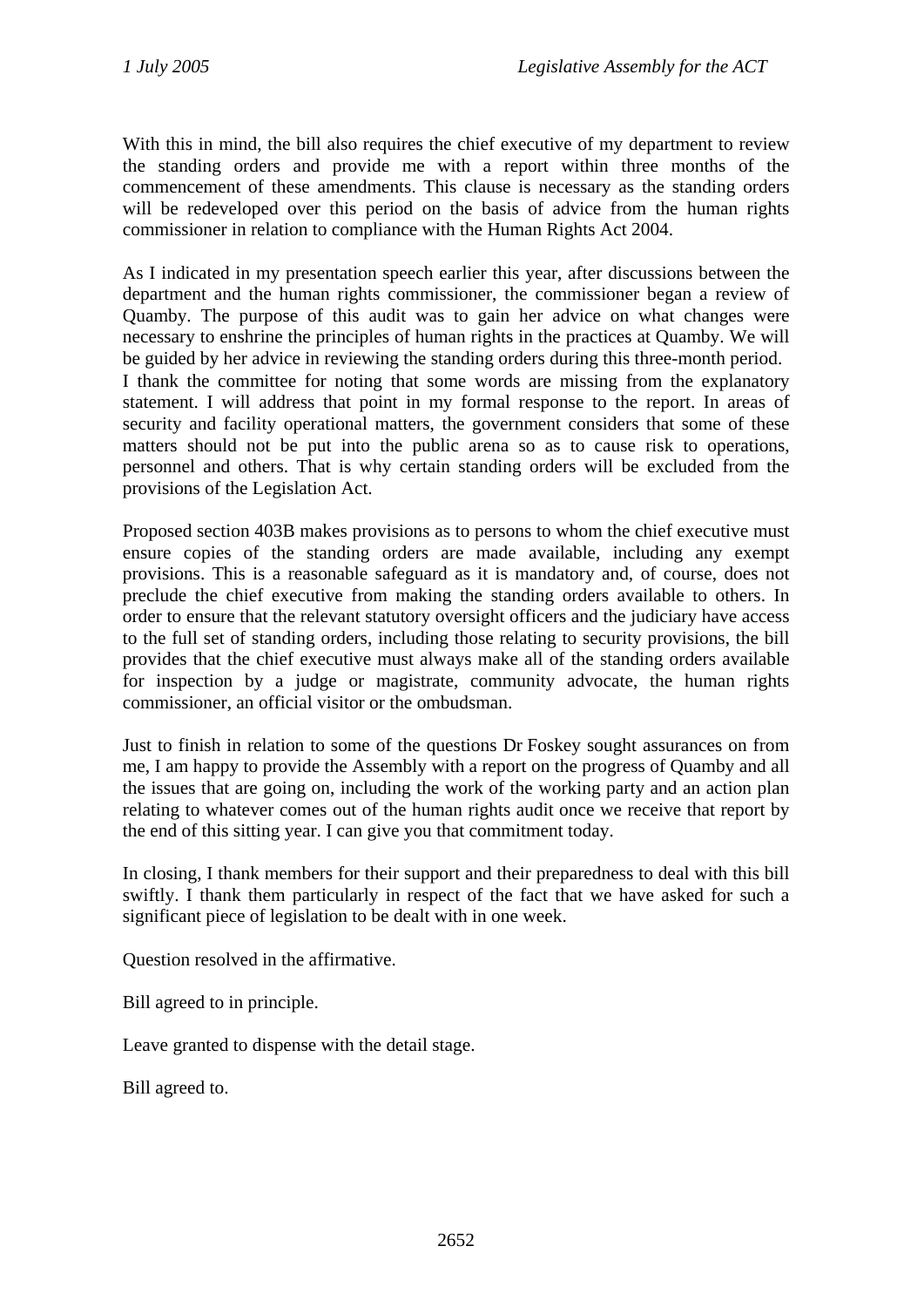# <span id="page-6-0"></span>**Order of the day—postponement**

*Ordered that order of the day No 2, Executive business, relating to the Water Resources Amendment Bill 2005, be postponed to the next day of sitting.* 

## **Territory plan—variation No 236 Paper and statement by minister**

**MR CORBELL** (Molonglo—Minister for Health and Minister for Planning): For the information of members, I present the following paper:

Land (Planning and Environment) Act, pursuant to subsection 29 (1)—Approval of Variation No 236 to the Territory Plan—City West—Commercial A Civic Centre Land Use Policies, Exemption of Preliminary Assessments and Part D—Definitions, dated 30 June 2005, together with background papers, a copy of the summaries and reports, and a copy of any direction or report required.

I ask for leave to make a statement in relation to the paper.

Leave granted.

**MR CORBELL**: Variation No 236 proposes to provide for the implementation of the City West master plan that was endorsed by the government in May 2004. It proposes to revitalise the City West precinct by extending the commercial A land use policy, amending height controls and including objectives to provide for community facilities. The variation also includes changes to controls on building colour and preliminary assessments that will apply to all of Civic.

The draft variation was released for public comment on 6 August 2004, with comments closing on 3 September 2004. Three written submissions were received during that time. These submissions raised concerns regarding tenure for community groups, building height limits and the impact on the Australian National University. A number of minor revisions were made to the variation as a result of the consultation process.

In report 10 of June this year the Standing Committee on Planning and Environment made nine recommendations in relation to the variation. The committee's first recommendation was that the membership of the City West precinct committee be broadened to include a representative of community organisations and other existing occupants. In broadening this membership, the ACT government's target of 50 per cent for female appointees to committees and boards should be applied. The government notes this recommendation. However, the issue of membership of the precinct committee is beyond the scope of both the territory plan and this variation. It will be referred to the City West precinct committee for consideration.

The committee's second recommendation related to clarifying the proposed exemption from preliminary assessment for development in the Civic centre. This recommendation is accepted. The effect of the variation is to remove the need for mandatory preliminary assessments to be prepared for proposed buildings. Not only will this apply in the Civic centre but it will apply for all of Civic. The variation makes it clear that, in Civic,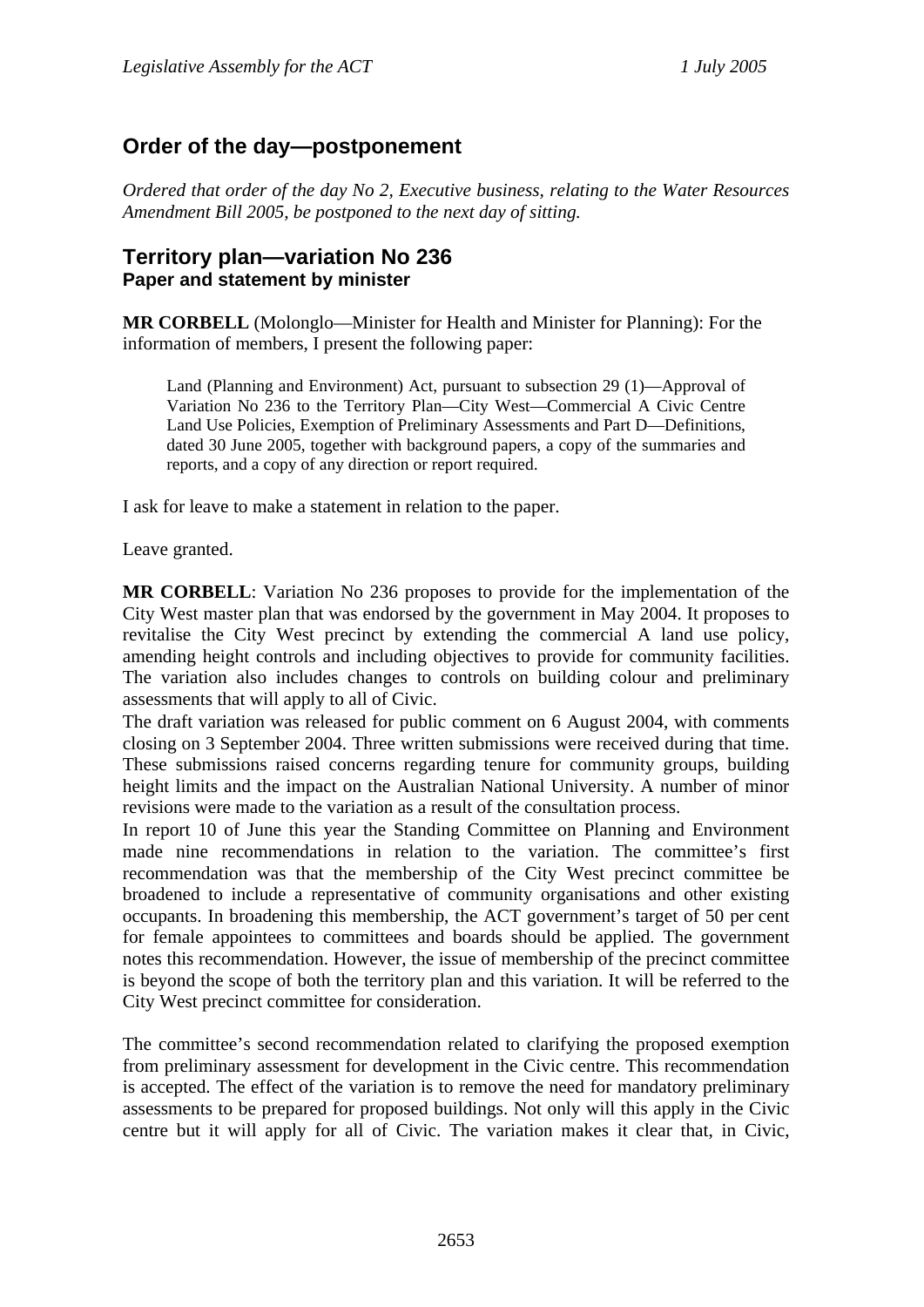preliminary assessments are not required for any proposal involving a new building that would exceed by more than 7,000 square metres the gross floor area of the building it replaces, if any, and/or where the proposed building is 28 metres or greater in height.

The third recommendation from the committee sought that the ACT Planning and Land Authority better clarify the scope of draft and recommended final variations when they have multiple objectives. In this instance, some stakeholders were unclear as to whether this variation applied only to City West or throughout Civic. The government agrees with this recommendation. The variation has been amended to clarify the changes that relate only to City West and the changes proposed to apply throughout Civic. The intention of the variation is for the controls relating to colour, construction and materials for new buildings and the exemption for preliminary assessment for development to apply throughout Civic. The remaining policy changes apply to City West.

Recommendation 4 of the committee suggested that the intertown public transport route, or IPT route, be removed from figure 3.2, which is the figure that identifies the proposed changes to the territory plan map. This recommendation is not supported. The IPT route that runs through City West currently caters for buses and is a corridor for possible future high-speed transit and light rail. It is important that the IPT route be reserved to accommodate the future public transport needs of the city. I do not believe it is desirable not to have a defined IPT route through this area. Therefore, the government will be maintaining the existing IPT route in a statutory document. We believe that it should be maintained as such. However, it should be subject to further review with the ANU as it develops its implementation plan for the ANU-City West integration precinct.

Recommendation 5 of the committee's report suggested that the government report annually to the committee on progress in meeting the five per cent affordable housing target for City West and the policies applied for meeting the target. The committee further recommended that student accommodation not be counted when monitoring progress towards achieving this target. These recommendations have been noted. The ACT government will respond periodically to the Legislative Assembly with advice on progress and meeting affordable housing targets.

With regard to student accommodation, the ministerial task force report entitled *Affordable housing in the Australian Capital Territory: strategies for action* of December 2002 revealed that students can be in housing stress more than young people overall. This report recommends that it is appropriate to provide accommodation for students as part of affordable housing and to take students into account when considering indicators for affordable housing. If students are not provided with appropriate purpose-built student accommodation, they will be competing for low-cost housing with other low income earners. If student accommodation is currently in affordable housing, then this opens the market for other low income earners.

The committee also recommended that a definition for RL617 be inserted into the territory plan—part D, definition of terms—through this variation. This recommendation is not supported, on the basis that the territory plan already contains a definition for RL, reduced level, under part D, definition of terms.

In subsequent variations a reference to relevant definitions will be included in the explanatory statement of draft and recommended final variations. The committee has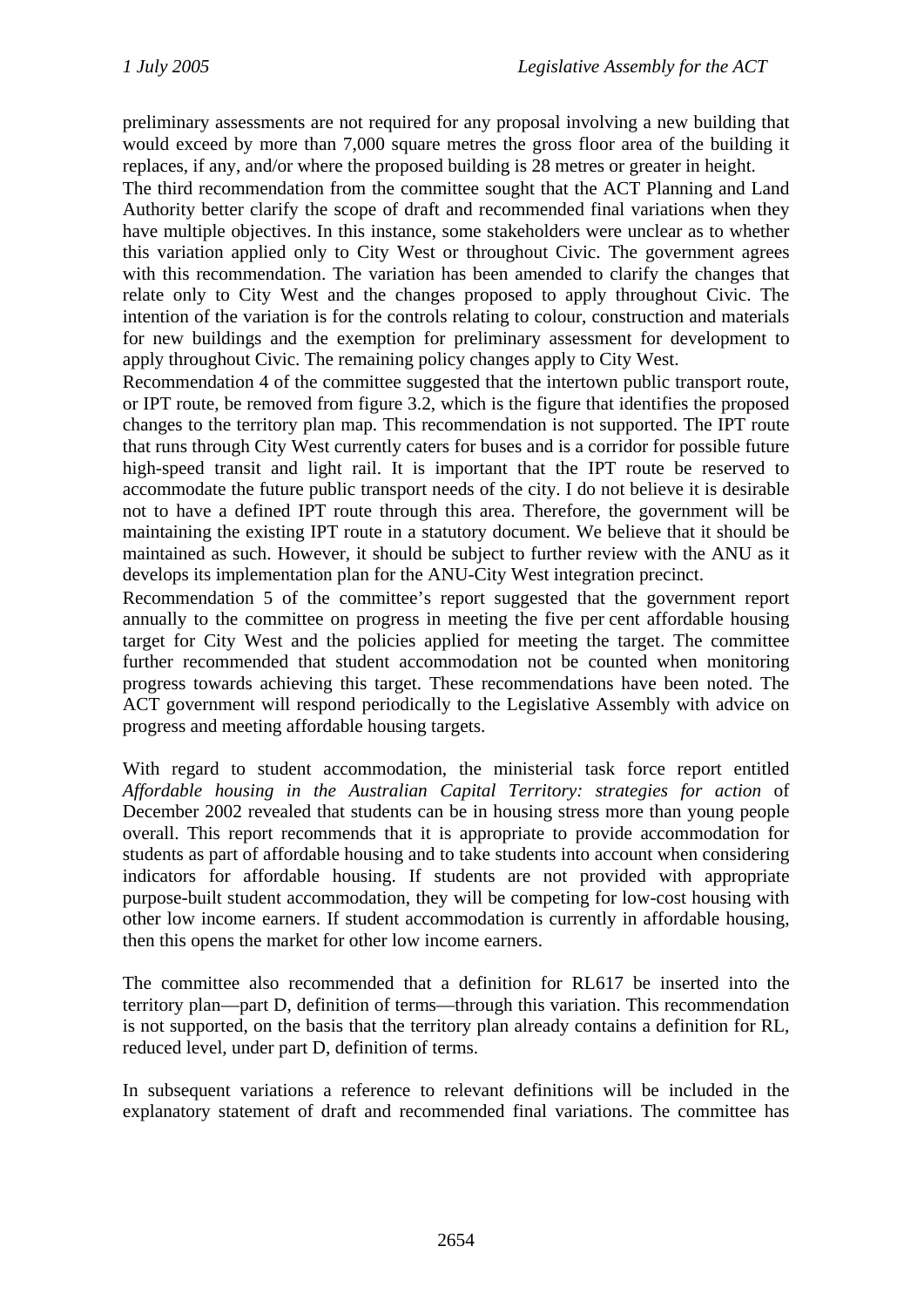<span id="page-8-0"></span>also recommended that the ACT Heritage Council report on the operation of the Heritage Act 2004 in relation to the implementation of the City West master plan in its 2005-06 annual report and/or subsequent reports as appropriate in the circumstances. This has been noted. The issue of the operation of the Heritage Act in relation to the implementation of the City West master plan is beyond the scope of the territory plan and of this variation. The issue has been referred to the ACT Heritage Council for its consideration.

The committee recommended that figure 6 either be removed from the variation or amended to better reflect the ANU's understanding of pedestrian routes. This recommendation is not supported. Main pedestrian routes in the Childers Street precinct were identified in preparing the City West master plan that was endorsed by the government in May 2004. Any change to the pedestrian routes identified in the precinct would result in the City West master plan being inconsistent with the territory plan. As a consequence of that, the implementation of the City West master plan would be frustrated, since all the development in the precinct must be in accordance with the master plan.

Figure 6, showing the City West-Childers Street precinct main pedestrian areas, is included in the variation to identify the main pedestrian areas in the Childers Street precinct so that the heights of adjacent buildings will not overshadow the main pedestrian areas. A similar diagram is included in the territory plan to indicate main pedestrian areas for the retail core in the city.

The committee's final recommendation was that the variation be amended to remove the proposed change to the territory plan map that will delete the urban open space land use policy from part of block 4 section 2 City and part of Marcus Clarke Street, and that the proposed commercial land use policy not be applied to this area. This recommendation is not supported. Section 2 City currently contains the Canberra Club and Canberra House on block 3, a surplus car park and a pocket park on block 4. This small park is popular for passive recreation use by employees in the city.

Most of block 4 is actually used for surplus car parking, even though it is designated as urban open space land use policy. Applying the commercial A land use policy to part of block 4 will allow for a new development site fronting Marcus Clarke Street and the enlarging of the pocket park. This area would remain as a pedestrian thoroughfare, since the intersection of Hobart Place and Marcus Clarke Street would remain open for pedestrian access, as well as being opened up for vehicular access. Urban design guidelines prepared for the area would ensure that overshadowing of the pocket park from new development is minimised in this inner city context. I commend the variation to the Assembly.

# **Papers**

**Mr Speaker** presented the following paper:

Study trip—Report by Mrs Vicki Dunne MLA—Sydney, 28 and 29 April 2005.

**Dr Foskey**: Mr Speaker, is it possible for me to ask that the report be noted?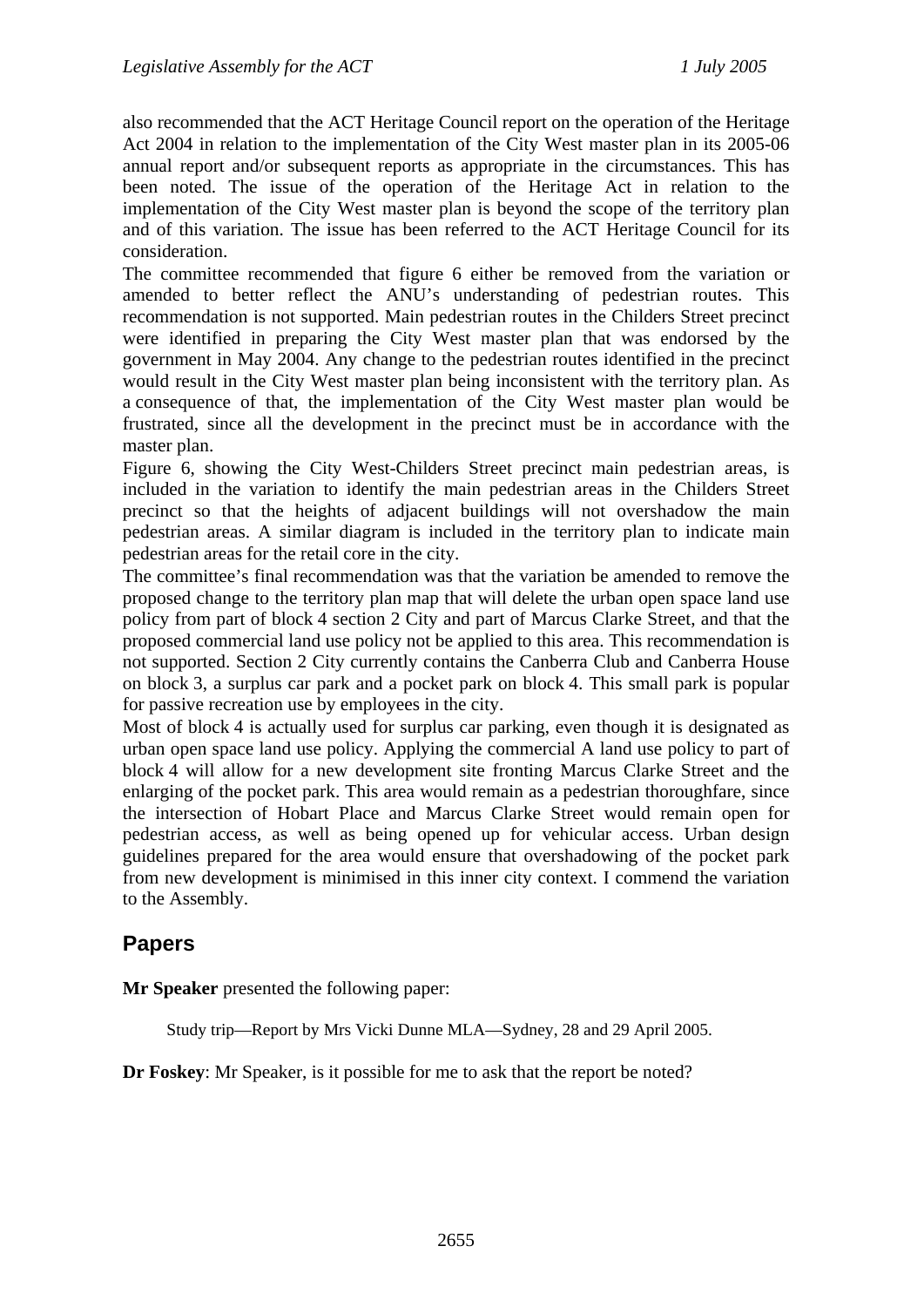<span id="page-9-0"></span>**MR SPEAKER**: Yes, you can. It is really up to the minister. As there is no motion before the chamber, I cannot take it any further.

# **Unit Titles (Staged Development) Amendment Bill 2005**

Debate resumed from 5 May 2005, on motion by **Mr Corbell**:

That this bill be agreed to in principle.

**MR SESELJA** (Molonglo) (9.54): The opposition will be supporting the Unit Titles (Staged Development) Amendment Bill 2005. I note that the government has consulted with most of the key stakeholders in this area. The opposition also has consulted with those stakeholders and the general feedback has been that this will be a good amendment, that it will add a bit of certainty to the process for staged developments and that it will clarify the law in some areas. For those general reasons, we will be supporting the bill.

Some positives will come out of it. I think that it does provide a good balance between the interests of developers and purchasers. There are some important protections there for purchasers, in particular in the second stage of developments, without being overly prescriptive. The current law is restrictive in terms of staged developments and that, in some cases, can have some unintended consequences and can be unhelpful.

Among the positives that we see is the potential for a higher standard of product based on the staged process. There does appear to be greater design flexibility. The impact of the extended time frame on finances is an important point. The ability to monitor the adequacy of early stages of developments will lead to the ability to incorporate changes as a result in future stages.

The bill allows for unit title plan development on a staged basis and sale and settlement of sales prior to construction. The consumer is protected when buying off the plan and this bill has some fixed-term commitments for the developer under this legislation. The consumer's interests in later stages of development are protected as the bill allows owners in stage 2 of a development to vote on owners' corporation decisions for that stage. Those are the main positives.

As I said, we have consulted with the industry on this bill and generally the feedback has been positive. I will put on the record one major issue that was raised. Given the likelihood with staged project development of a stage being completed and occupied while other stages are progressed or plan to be progressed, concern was raised as to what protection has been built in to cover a developer going broke and being unable to progress the development to finality. That was one of the issues raised.

A second issue was in relation to ACTPLA's ability to manage the new freedoms given to developers. Obviously, there is going to be more onus on ACTPLA to manage this process and there was questioning of how successful it will be. I think that ACTPLA's role in this regard is crucial and we need to be assured that ACTPLA will have the necessary ability to do that.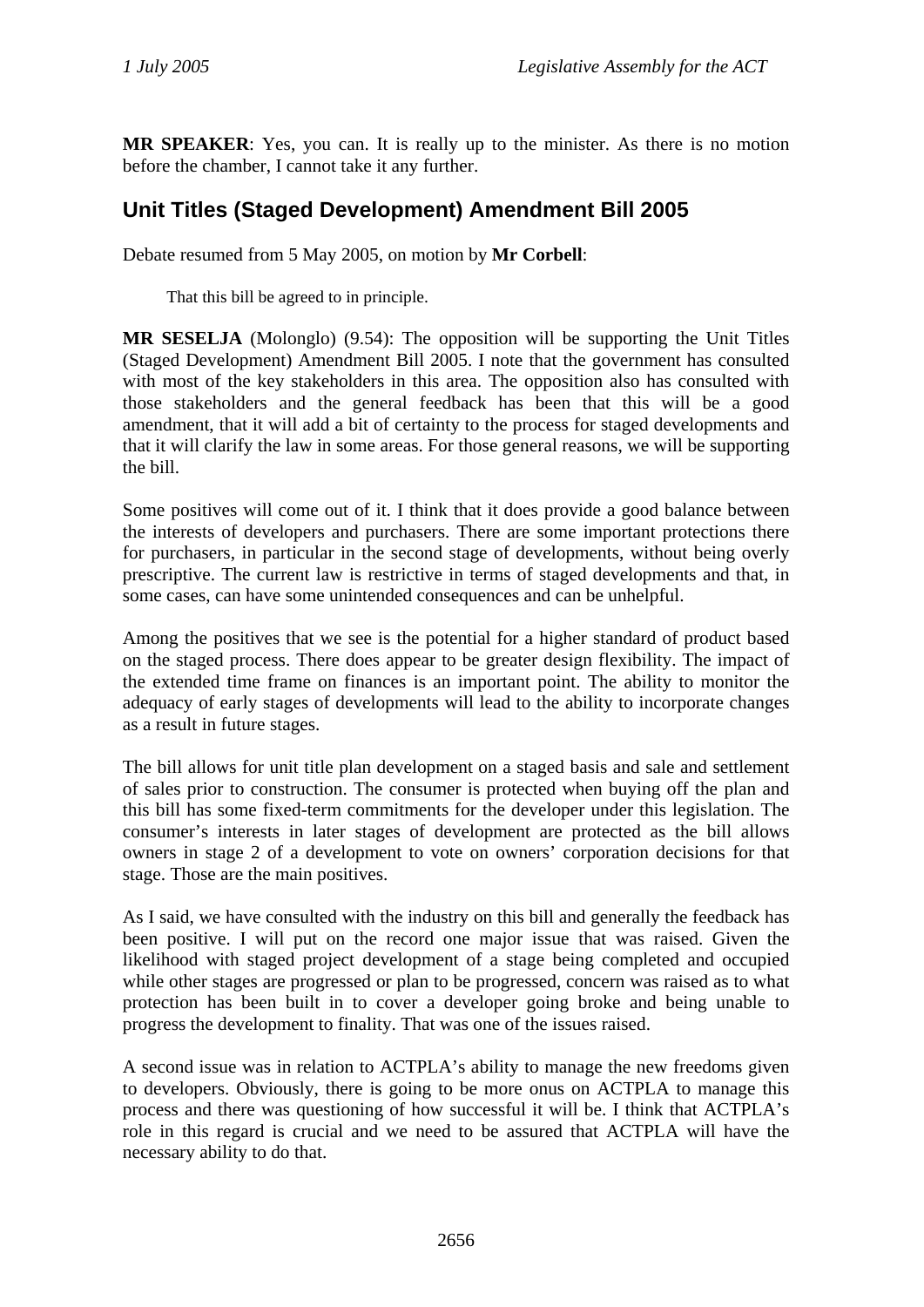<span id="page-10-0"></span>The feedback from stakeholders has been that ACTPLA's titles section is efficient as it stands, but this legislation relies on the strength of that unit being preserved or enhanced. Given the job cuts in ACTPLA, we would certainly hope that there will not be cuts in this area in view of this change to the legislation. The minister might enlighten us on that when he responds.

In summary, Mr Speaker, the opposition will be supporting this bill. We do see some positives with it. As always, we will be watching closely how it is implemented and we look forward to the minister keeping us informed of the success of the legislation.

**DR FOSKEY** (Molonglo) (9.58): This bill brings the ACT into line with New South Wales and Victoria in facilitating staged development. It means, in effect, that developers will be able to build, sell and have occupied the first stage of a development before completing the building in later stages, as long as those later stages have development approval.

Whilst the basic concept is clear, there are a number of complexities involved, as the minister pointed out, such as protecting the amenity of residents living in completed units while further construction is carried out. I note that industry, territory agencies and the law society have consulted in the process of developing the bill and I guess we should be reassured. Of course, consultation is as consultation does, to paraphrase Forrest Gump, and the Greens take the view that a more detailed report on the consultation process used in developing legislation would be helpful.

I note that the bill's definition of "substantially inconvenienced" is limited to works on the same stage or common property. Clearly, there is potential for occupiers of a completed stage to be inconvenienced by the construction of later stages. Perhaps that is the price you pay for getting in on the first stage. I am not sure, however, that this is all entirely satisfactory and I am using this speech to flag those concerns and to call on the ACT government to ensure that its agencies track the impact of this legislation, particularly its impact on the amenity of residents.

Question resolved in the affirmative.

Bill agreed to in principle.

### **Detail stage**

Bill, by leave, taken as a whole.

Debate (on motion by **Mrs Dunne**) adjourned to the next sitting.

# **Construction Occupations Legislation Amendment Bill 2005**

Debate resumed from 5 May 2005, on motion by **Mr Corbell**:

That this bill be agreed to in principle.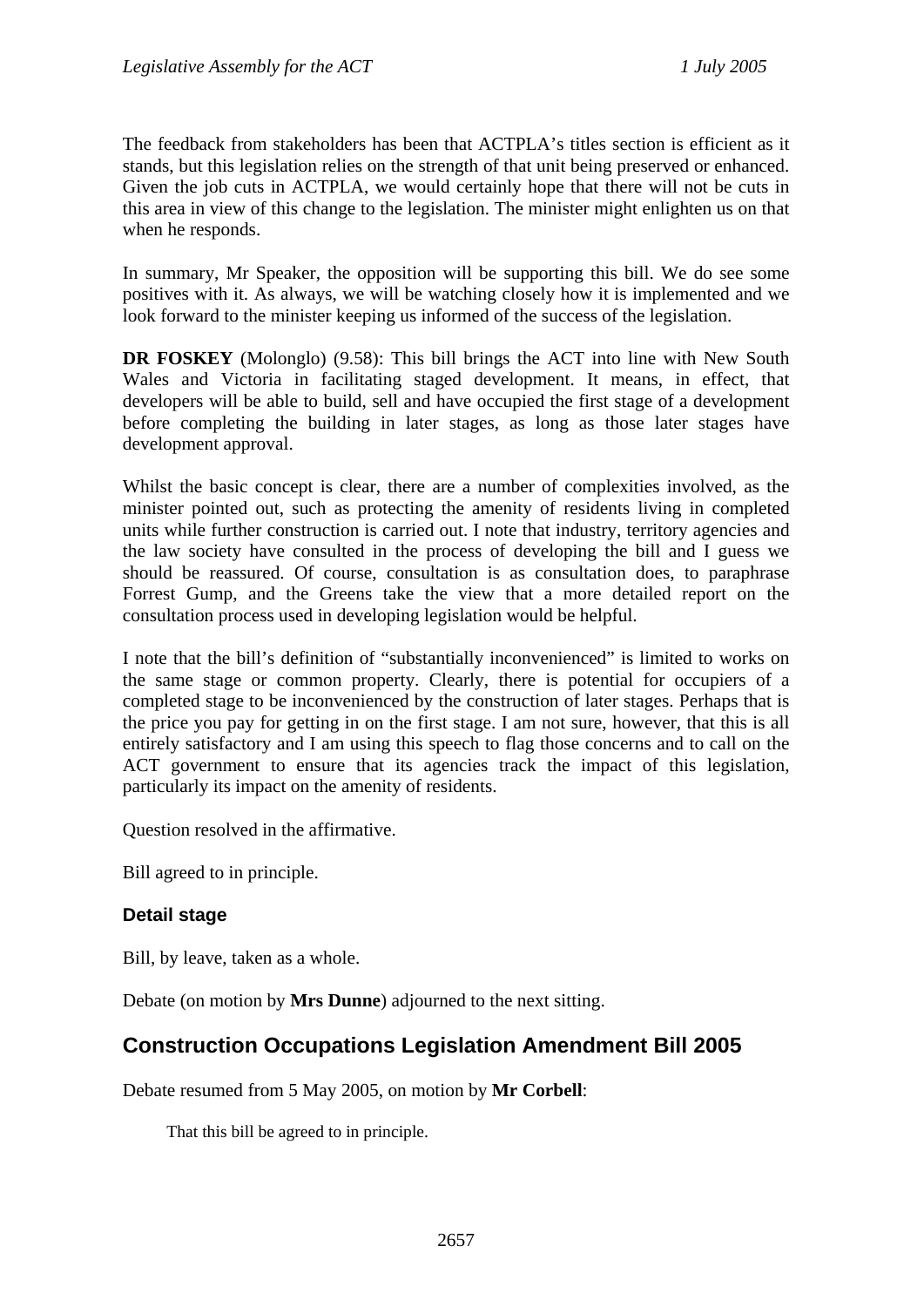**MR SESELJA** (Molonglo) (10.02): I can only assume that there will be no unforeseen amendments to this bill.

**MR SPEAKER**: It is always open to deliver a surprise.

**MR SESELJA**: I know that it is always open, but sometimes when there are detailed amendments it is nice to have a little bit of notice.

**MR SPEAKER**: It is not required.

**MR SESELJA**: I know that it is not required and I note that amendments proposed for the previous bill are not being pushed now and will be debated on another day. I look forward to examining the amendments for the previous bill.

The opposition will be supporting the Construction Occupations Legislation Amendment Bill. The bill contains a number of technical amendments. The reason for some of those amendments, from the discussions I have had, is that the main legislation was rushed through late in the term of the last Assembly. I guess this is what you get sometimes when you rush things through. I hope that in future we will take a little bit more time to consider important pieces of legislation so that we do not have to come back and make numerous amendments to it. The main point I would make is that, in future, we should not rush these things through.

In terms of the actual detail of the bill, the provision that an extension or renovation to a pre-existing building will not be required in all cases to meet current building code requirements, depending on the scope or extent of the changes undertaken, is an important amendment. It is sensible. Obviously, the building code is something that is changing quite often, which does provide uncertainty, and it can be of concern if things change after an extension or renovation has been approved. I note that this amendment is an improvement and I certainly welcome it. We see the provisions concerning the licensing of certifiers as a positive.

Turning to some of the concerns that were picked up in the consultation on this bill, I was told that there was concern about the potential for increased cost burdens with regard to this latest bill around the building code for bushfire zones and certification for owner/builders. These obviously need to be balanced with the importance of having proper safety measures being applied to renovation in any of these areas and it is important to get the balance right. We do not see that concern as being significant enough to oppose this legislation; we just put it on the record.

The actual cost of complying with the building code in bushfire zones does need to be monitored. We have had discussion in this place about the added costs of bushfire abatement measures and there is a need for balance in these areas. Obviously, we need to be protecting home owners from the effects of bushfire but also, if possible, we do not want to add too many cost burdens, being aware as we are that it is expensive to build a home these days. Costs have gone up quite significantly over the last few years, making things more difficult for first home buyers coming into the market.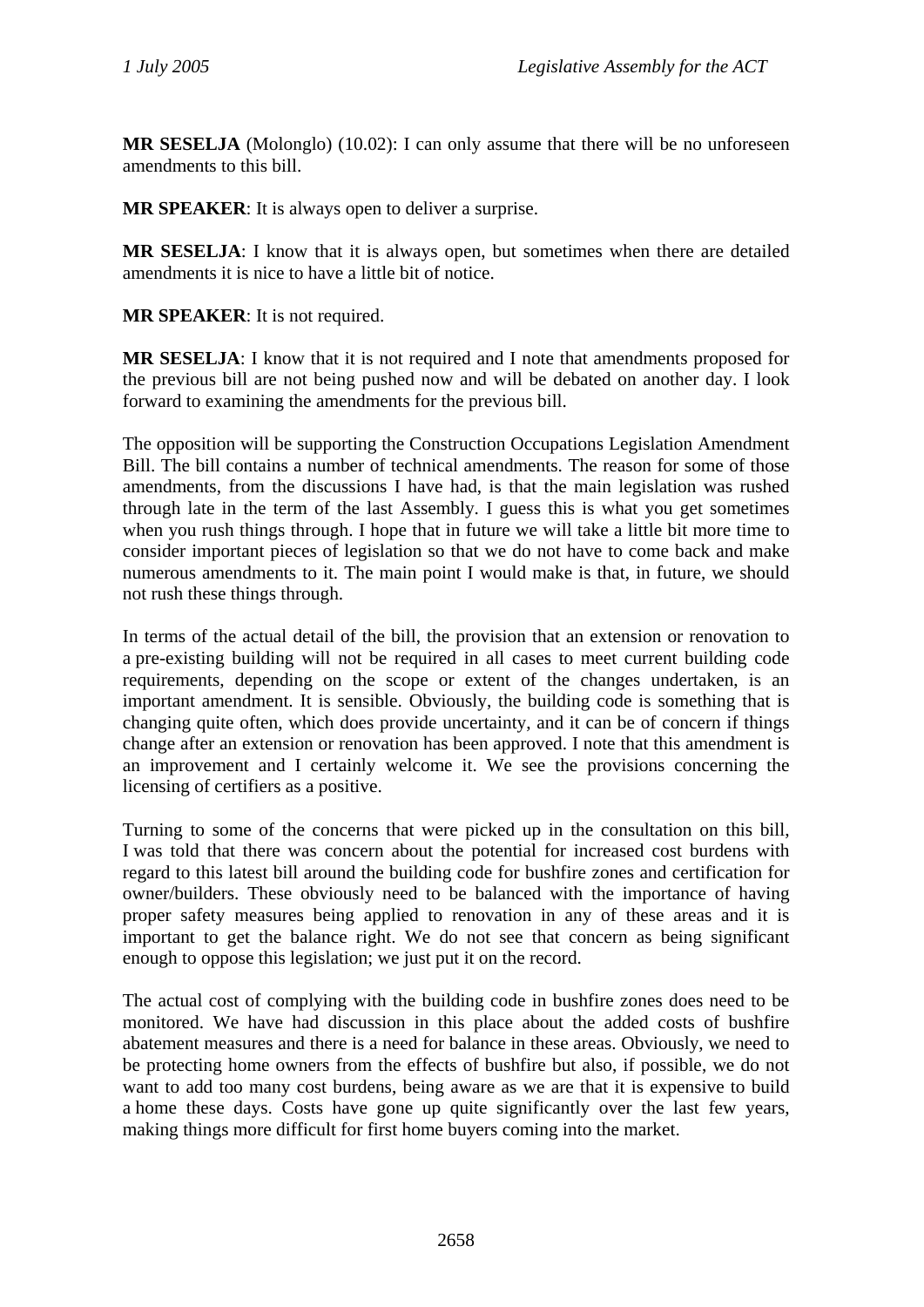In balancing community needs and community safety, we need to be mindful of the fact that cost rises in the building industry have a big effect on families looking to enter the market. I have spoken at length in the past and Dr Foskey often speaks about affordable housing. An area of importance to the provision of affordable housing is the need to try to cut red tape where possible and to try to keep building costs down as much as possible to allow people to have a reasonable opportunity to enter the housing market.

We will be monitoring this legislation closely to see how it works in practice, but we support the basic tidying up of a number of provisions. We support the general thrust of the bill. I have referred to an area of concern that was raised by one of the industry groups, but the opposition does not think that it is sufficient to justify opposing the legislation and will be supporting it.

**DR FOSKEY** (Molonglo) (10.07): Mr Speaker, this bill is a clean-up subsequent to the introduction late in the last Assembly of legislation, which has brought most of the construction occupations into a consistent framework. As the system has bedded down, a few inconsistencies and inefficiencies have emerged and I am happy to support the resolution of them.

The most obvious of these is the adjustment to the current building code as it applies to alterations or extensions to buildings designed and approved under previous codes. Clearly, there are occasions when it is neither practical nor valuable to insist that some requirements under the new code apply to minor extensions and variations as long as they accord with the existing building, are safe and so on. I appreciate the care that the department has taken to ensure that safety duties, such as in regard to asbestos, are not compromised. There are also changes to the definition about plumbing plan certifiers and there are new definitions concerning electrical installation and incidental electrical work.

The introduction of this bill throws up the usual questions about consultation. I am confident that these changes have emerged through communication and consultation with the industry. Perhaps such consultation could have occurred earlier. I think that it would help us in our deliberations if a record of such consultations were provided with the legislation.

**MR CORBELL** (Molonglo—Minister for Health and Minister for Planning) (10.09), in reply: I thank members for their support of this amendment bill. The first thing I would like to say for the record is that the introduction of this bill is not a case of the government coming back and fixing issues that have arisen as a result of some rushed job. Indeed, I do not think anyone could argue that the implementation of the construction occupations licensing legislation was rushed. It was not a rushed piece of legislation. It was a piece of legislation that took several years to develop, in consultation with the industry, but it is by necessity a very complex piece of legislation and obviously the implementation of the legislation has highlighted a number of issues that deserve clarification, which is the point of this amendment bill.

The Construction Occupations Legislation Amendment Bill contains several provisions across a range of building construction areas to clarify and improve the existing legislation. As members have noted, most of these amendments are minor and technical in nature and provide clarity to the legislation. However, the amendments relating to the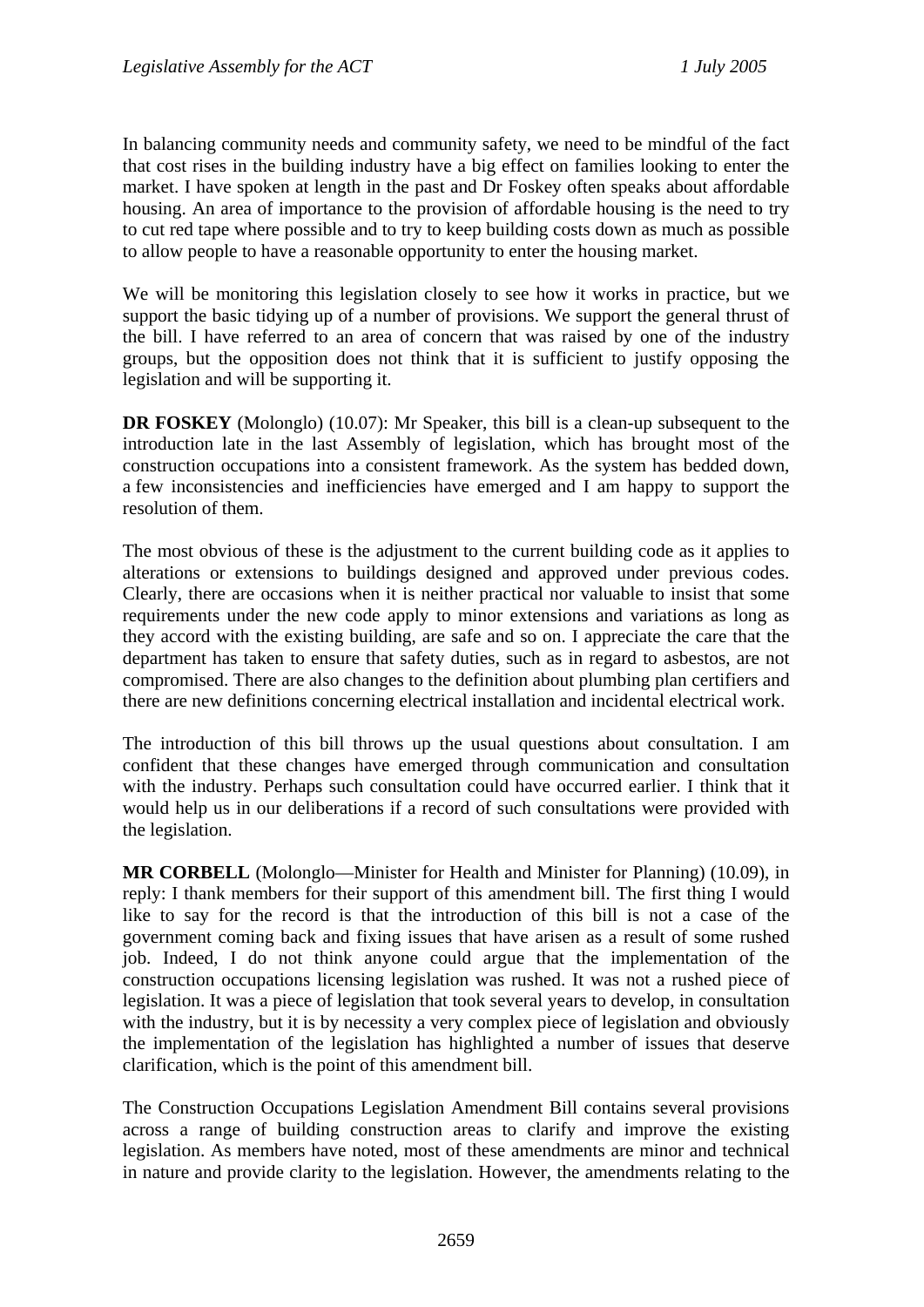50 per cent rule are a consequence of industry concern about the practicality of the rule. This bill provides for a better application of that rule in the future.

Similarly, with the increasing attention and concern in the community relating to asbestos in homes, a gap was identified in relation to in situ asbestos in public infrastructure such as bridges and dams. The amendments recognise and address this issue by regularising existing industry practice. The asbestos provisions of this bill clarify the existing asbestos regime and ensure that it is understood that the asbestos requirements in the Building Act apply to all buildings and structures in the ACT, including bridges, dams and other types of public infrastructure. These provisions do not pre-empt the work of the asbestos task force; they simply clarify the regime. This will make the implementation of any recommendations of the task force simpler by ensuring that the regime is clearly understood.

The bill also deletes the clauses that would have put an end date to some of the asbestos provisions in the Building Act providing requirements to comply with the current asbestos regime. It was anticipated that the Building Act would not be the ultimate vehicle for such asbestos regulation. But for the time being, with the work of the task force ongoing, it is necessary that the asbestos provisions of the Building Act remain in place beyond September 2006, which is the date currently set down for their expiry. This amendment will save having later to extend the asbestos provisions as September 2006 approaches.

Clauses 1.3 and 1.4 of schedule 1 of the bill clarify that, where the Building Act requires work to conform to the act, work must also comply with the building code. This has always been the intent, but the clarification is considered beneficial. This provision applies particularly where work on a building triggers the 50 per cent rule, requiring the whole building to be brought into compliance with the building code. The 50 per cent rule requires that, where building work is being carried out on an existing building that amounts to 50 per cent of the volume of the building, the whole building must be brought into code compliance. Clause 1.4 provides certain exemptions to this rule to make it easier for building owners to meet the requirements.

The government recognises that in some instances it may not be practical for some part of the building to be retrofitted in such a way as to fully comply with the building code. For example, termite shields must be installed in brick walls at the time that bricks are laid. It would be impractical to take down existing brick walls to install termite shields. This provision will enable regulations to be made to provide for exemptions in such cases.

Clause 1.18 serves to clarify some of the wording in the examples provided in the building regulation, which provides examples of when the 50 per cent rule applies. This clause substitutes a new set of examples, which clarify wording but do not alter the intent of the examples. In addition to these provisions, clause 1.19 sets out technical requirements of exemptions to the 50 per cent rule. The requirements were formulated with extensive industry consultation.

The bill clarifies provisions in COLA that relate to rectification orders issued to people responsible for providing COLA construction services unlawfully and in a substandard matter. The bill removes any doubt that the rectification orders are applicable to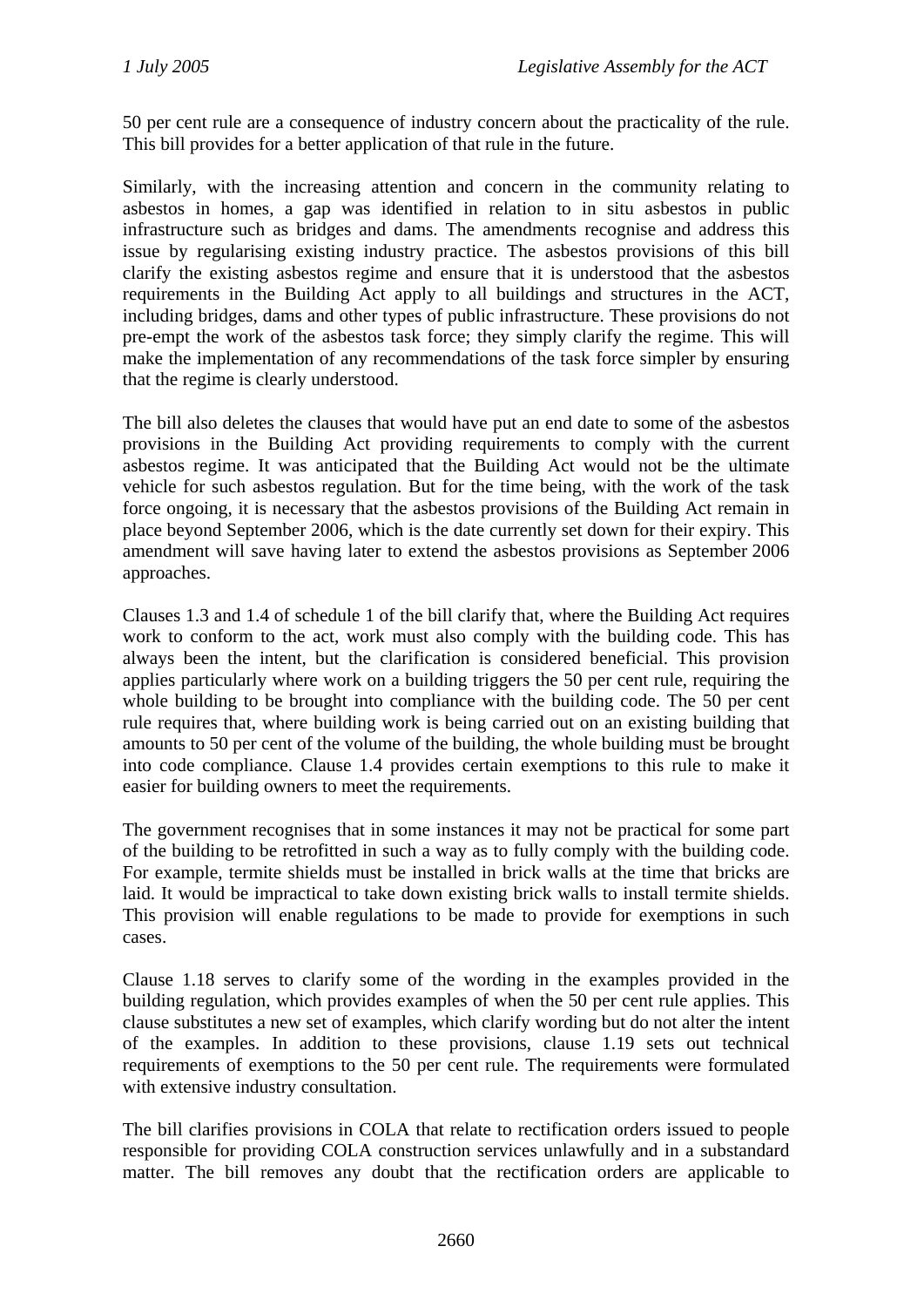owner/builders and speculative builders, that is, those builders who acquire land to build upon and then immediately sell the new premises.

Obviously it is important that the government is able to require such people to rectify works that are substandard in order to protect someone who may purchase the property in the future. These provisions will help meet the objective of the COLA legislation to protect the community against unscrupulous tradespeople and those who might seek to take advantage of unsuspecting home owners.

The bill also protects home owners from unscrupulous tradespeople by strengthening the advertising provisions in COLA by inserting examples to clarify the intention of the legislation. Under section 83.1 of COLA, a person commits an offence if they do not include certain information in an advertisement. This information includes the person's name and licence number and, where the person is a corporation, the ACN.

Clause 1.25 inserts a number of examples of what does and does not constitute advertising. This is to clarify that items such as business cards, brochures and T-shirts constitute advertising when given to a prospective client. The advertising provisions also apply to radio and television advertising and signs. This type of disclosure is important to inform the public just who is providing services and ensures that tradespeople with poor reputations or those who have been subject to disciplinary sanctions cannot hide behind misleading advertising using alternative business names and avoid further disciplinary action by COLA's registrar.

Clause 1.26 makes a consequential amendment to cater for the fact that fire sprinkler fitting work is a separate occupation under COLA rather than a subset of water supply plumbing work. The amendment recognises that plumbers licences can cover the occupation of fire sprinkler work. When COLA commenced, it repealed several laws that were made redundant. Although COLA has substantial transitional provisions, there is doubt that COLA's enforcement provisions can operate where a person breached certain provisions of some of the repealed acts before COLA commenced. Clauses 1.27 and 1.28 clarify that people who broke the old laws can be held accountable under the new COLA provisions.

Clause 1.29 updates a reference to the title of the national plumbing standard. Clauses 1.30 to 1.32 make minor amendments to ensure that bodies politic can obtain builders licences. That will ensure that those ACT government agencies that need to do building work are not necessarily prevented from obtaining a builders licence. An obvious example is the Department of Urban Service.

Clause 1.33 allows corporations and partnerships to become licensed plumbing plan certifiers. Currently, only individuals can be licensed. The government recognises that there is a shortage of such specialist certifiers. This amendment is expected to increase the number of licensees, easing the burden on the few existing licensees. The plumbing industry has indicated its strong support for this amendment.

Clause 1.34 clarifies that government building surveyors are not required by COLA to hold professional indemnity insurance as a prerequisite to being licensed. Government will provide that insurance rather than the individual, as was the case before COLA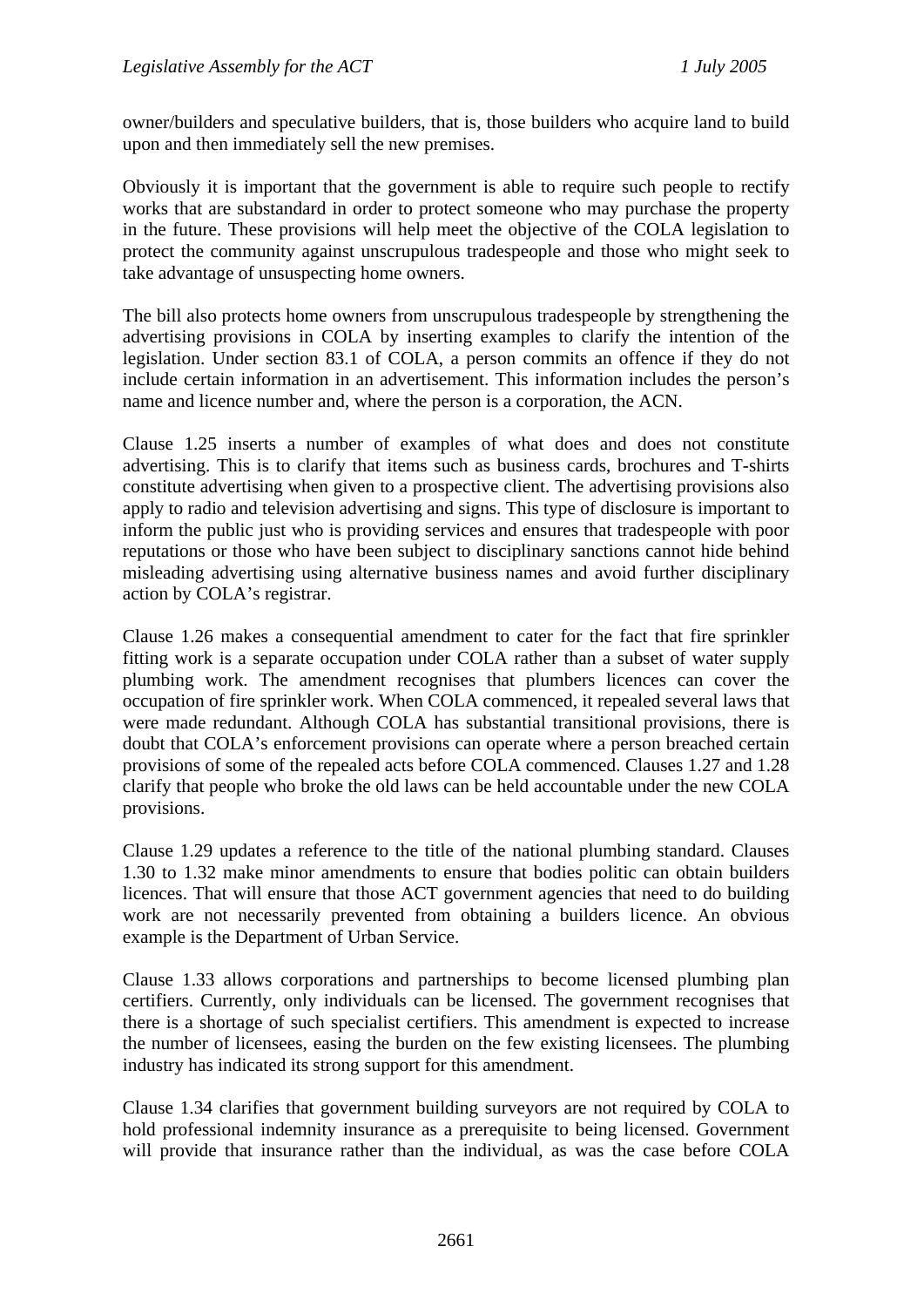<span id="page-15-0"></span>commenced. Clauses 1.34 to 1.55 make other minor and technical amendments to the regulations.

Mr Speaker, the COLA legislation has provided a significant improvement to the manner in which construction occupations have been regulated in the ACT. It has provided the registrar with greater flexibility with which to police infringements, and has allowed better means through which to achieve industry compliance. This bill will further contribute to those improvements by clarifying the intention of the legislation and thereby strengthening some of its provisions. I thank members for their support of this bill.

Question resolved in the affirmative.

Bill agreed to in principle.

Leave granted to dispense with the detail stage.

Bill agreed to.

# **Leave of absence**

Motion (by **Mr Corbell**) agreed to:

That leave of absence from 2 July 2005 to 15 August 2005 be given to all Members.

## **Supplementary answer to question without notice Planning**

**MR CORBELL**: Mr Speaker, before moving the adjournment motion, I want to provide an answer to a question that Mr Seselja asked of me in question time yesterday. In question time yesterday I undertook to check my own records and those of my office about the discussions with the Chief Planning Executive in relation to my proposed direction for the ACT Planning and Land Authority to apply a policy of sympathetic and complementary design for the type of development permitted to occur within the A10 land use policy areas for the suburbs of inner south and inner north Canberra. Mr Seselja asked:

On what date did you hold the discussions with Mr Savery, who else was present and where was the meeting held? What records were kept of this meeting or discussion and why is it that Mr Savery, when responding to a freedom of information request in May, could not remember having this discussion?

Firstly, I want to make it clear that Mr Savery's response to the FOI request did not state that he could not remember having this discussion. Mr Savery's advice was that no written record could be found of the discussion.

Mr Speaker, my records show that I met with several Griffith residents to discuss the impact of the A10 policy on 7 September 2004 at 11.30 am. That meeting occurred in my office in the Assembly. Also attending that meeting were Mr Savery, my media adviser, my planning adviser and another officer from the Planning and Land Authority.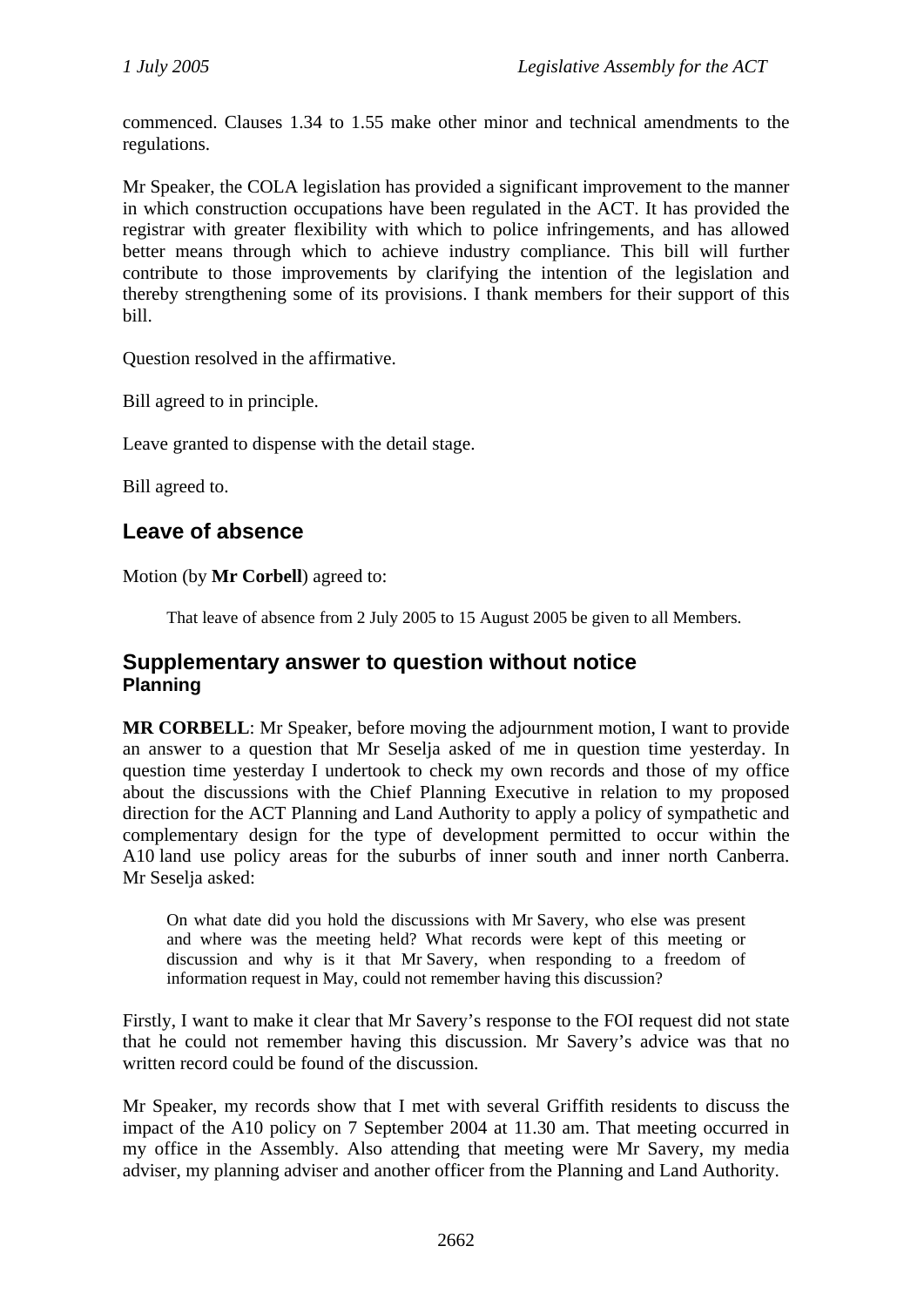<span id="page-16-0"></span>Following this meeting on 7 September 2004, I discussed with Mr Savery options for a sympathetic and complementary design for development within the A10 land use policy areas for the suburbs of inner north and inner south Canberra. I considered this matter further and on 8 September 2004 I contacted Mr Savery. I told Mr Savery that I intended to direct the ACT Planning and Land Authority to apply a policy of sympathetic and complementary design for the type of development permitted to occur within the A10 land use policy areas for the suburbs of inner south and inner north Canberra.

In accordance with the provisions of section 12 of the Planning and Land Act, I gave the Chief Planning Executive an opportunity to comment on the proposed direction, and before giving the direction I took into account the authority's comments on my proposed direction. This occurred in my discussions with Mr Savery on 8 September 2004 and, as required under the act, I took the authority's comments into account before giving the direction.

A note for file dated 8 September 2004 in my adviser's office outlines the steps taken in relation to this direction, and I am happy to provide this for the information of Mr Seselja and other members. An accompanying note for file from Mr Savery records his understanding of the process in relation to the direction. I understand that Mr Savery's note was not discovered as part of the response to the FOI because the officer who held these documents was on leave. Mr Speaker, for the information of members, I table the following papers:

A10 land use policy—Answer to question without notice asked of Mr Corbell by Mr Seselja and taken on notice on 30 June 2005—Notes for File—

Direction to ACT Planning and Land Authority by Simon Corbell MLA, Minister for Planning, dated 8 September 2004.

Ministerial Direction to Authority from Neil Savery, Chief Planning Executive, dated 9 September 2004.

# **Adjournment**

Motion (by **Mr Corbell**) proposed:

That the Assembly do now adjourn.

### **Mr John Malouf Mr Tim Keady**

**MR STANHOPE** (Ginninderra—Chief Minister, Attorney-General, Minister for the Environment and Minister for Arts, Heritage and Indigenous Affairs) (10.23): I would like to take the opportunity in the adjournment debate today to acknowledge the very significant contribution to the ACT, to the people of the ACT, to the ACT government and to the Legislative Assembly of two officers who are departing the service. It is with enormous regret—and I think it is a regret we would all share—that I report that Mr John Malouf has retired. He was the departmental liaison officer in my office for almost the last four years, since I became Chief Minister. I understand he also served both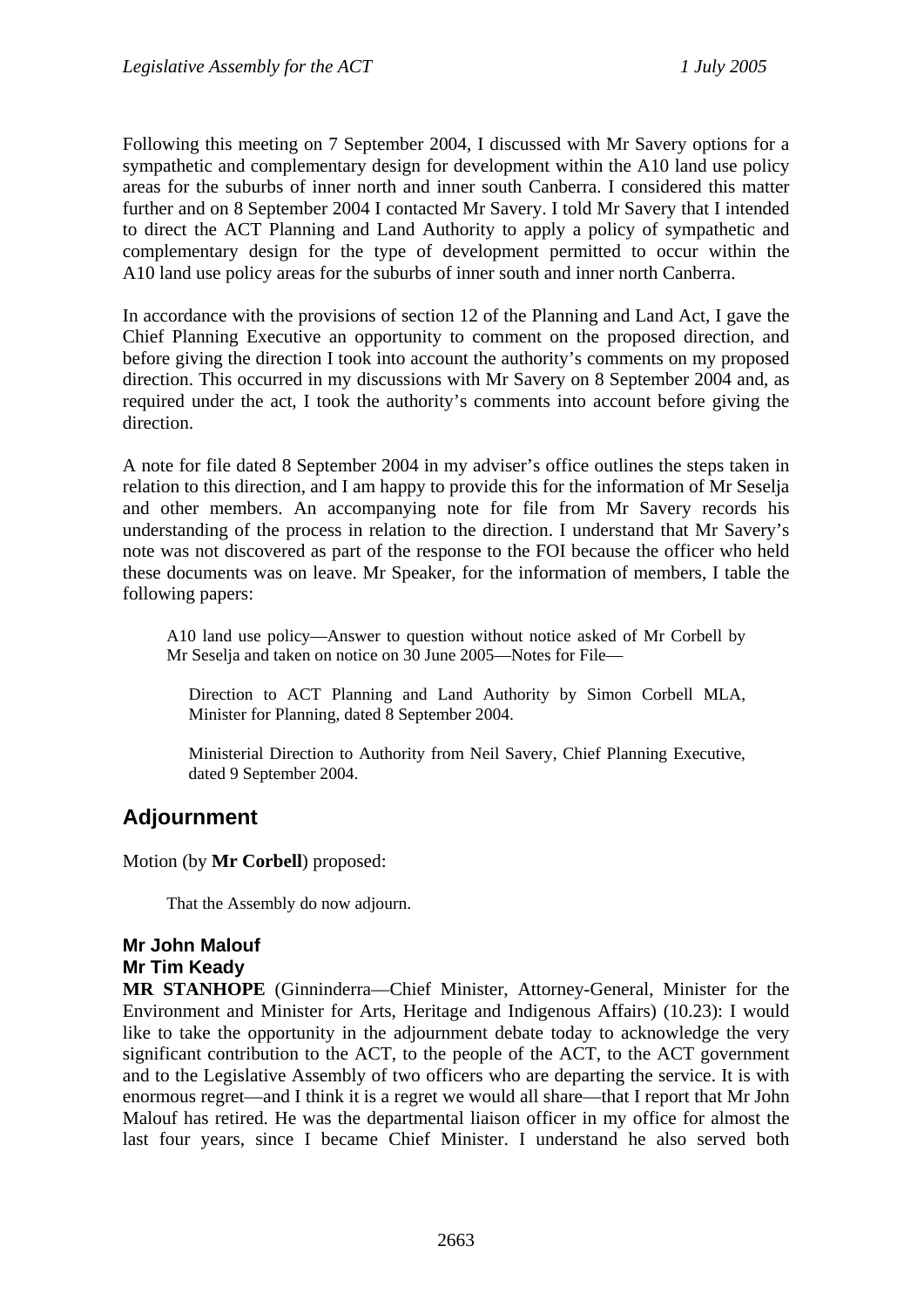Mr Stefaniak and Mr Humphries in their periods as Attorney-General and minister for justice.

Mr Malouf was exemplary in the conduct of his duties. I am very aware and conscious and I think everybody in this place is—of the sometimes difficult line a departmental liaison officer is required to tread. It is a position in which the occupant is required to observe the highest standards of public service but it must be done within the confines of a political office and a political environment. I am very aware that it is not always an easy task. I think it has to be said that John Malouf has exemplified the professionalism of ACT public servants and of those who serve in this place in the role of departmental liaison officer.

It has been a great privilege for me to work with John Malouf. He has been wonderful to work with. He was professional and energetic, and always willing to assist—a human being that it was a privilege and a pleasure to be associated with and to be around. I will miss John enormously. I wish him the best in his retirement. He tells me that some quite active plans have been made for him by his wife. He is looking forward very much to a very active and enjoyable retirement. I am sure I speak for everybody in this place when I wish John Malouf a happy and long retirement, and I hope we continue our relationship with him in the future. It has been absolutely fantastic working with John, and I appreciate everything he has done for me, for the Assembly and for the government.

I would also like to take the opportunity today to acknowledge that the chief executive officer of the Department of Justice and Community Safety, Mr Tim Keady, will be leaving the services of the ACT to take up a position as a magistrate in the New South Wales local court. Mr Keady has just one more week of his term of engagement left. I think I again speak for everybody in this place who has had the occasion to work with Tim Keady or be the recipient or beneficiary of his very steady, always excellent and professional advice over the past nine years.

It is noteworthy that Mr Keady is the longest serving chief executive within the ACT government, having been appointed to the position he now occupies nine years ago. During that time he has also served successive attorneys of both political persuasions over extended periods. I am sure Mr Stefaniak will join me in saying that there has never, on any occasion in that time, on either side of politics in this place, been any suggestion that Mr Keady has been anything other than the most thoroughly professional exponent of the art of public service and leadership. He is the classic exemplar of frankness and fearlessness, honesty and objectivity in providing advice to a government or a minister.

Mr Keady has a wonderful record of achievement as head of the department of justice. He has led major reform in a whole range of areas from corrections, through the courts, into every aspect of community safety and justice. If one were to do an accounting of the enormous reform, change, significant projects and issues that have been a feature of the role of the chief executive of the department of justice within the territory during his years in this position, one would have a full understanding of the enormous contribution that Tim Keady has made, through the ACT government, to the people of the ACT. I wish Tim Keady all the best in his future career as a magistrate. He will adorn that profession just as he has adorned the role he has carried and fulfilled for the past nine years.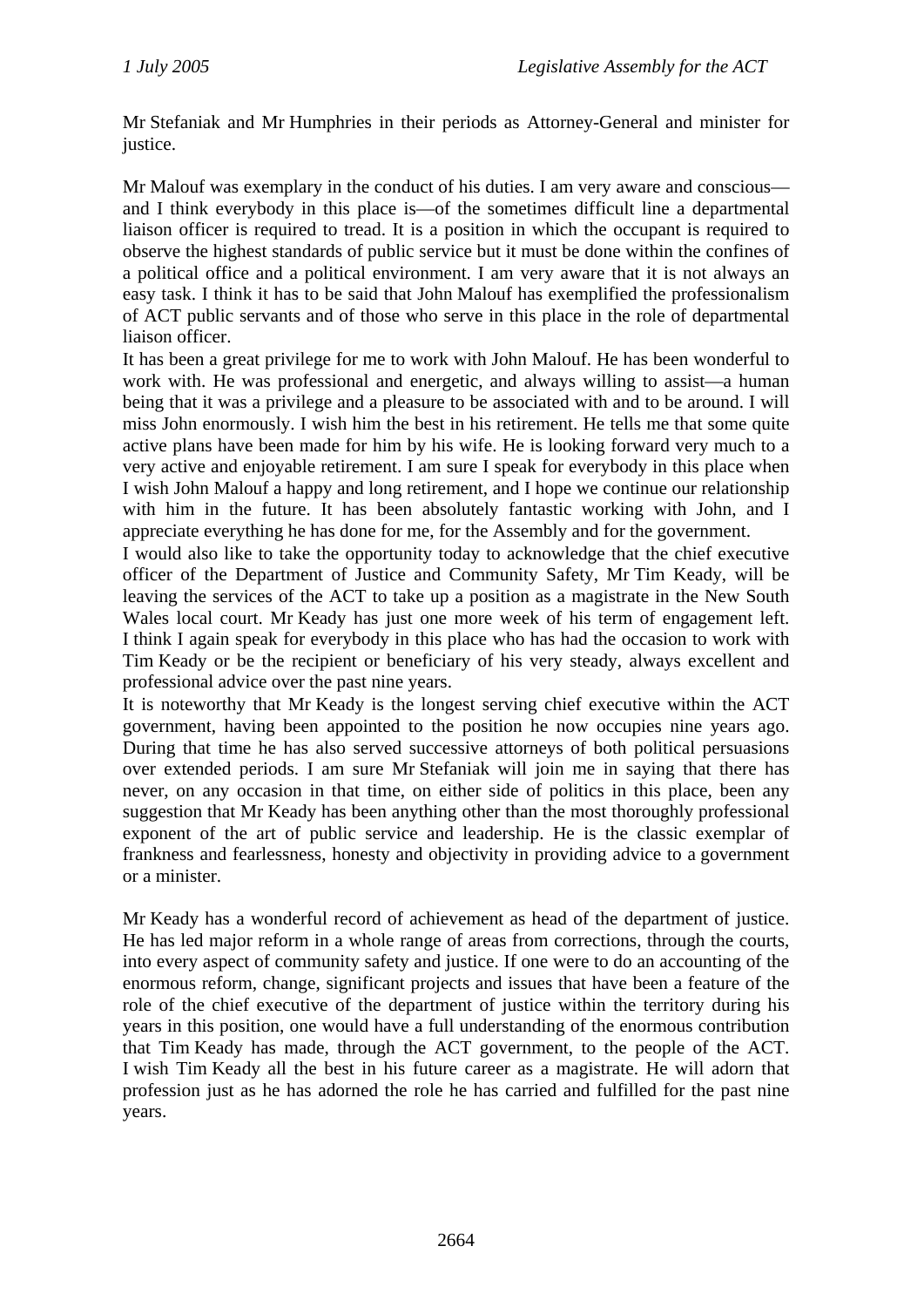## <span id="page-18-0"></span>**Mr John Malouf Mr Tim Keady Tsunami benefit dinner**

**MR SMYTH** (Brindabella—Leader of the Opposition) (10.28): On behalf of the opposition I also extend thanks to Mr Malouf and Mr Keady for their service; and I am sure others will have words to say.

I would like to bring to the attention of members a dinner and a group. The dinner was held last Thursday, 23 June, at the CIT restaurant on Constitution Avenue. It was organised by the Indonesian communities in Canberra network group, and there was a coming together of other groups that formed another group called the Aceh and North Sumatra Rebuilding Fund, or ANSURF project, to assist victims of the Boxing Day tsunami. I think the real value of this group is that they have tracked down Indonesian citizens who have previously lived in Canberra—people who, in the main, studied in Canberra—who were affected by the tsunami. The funds raised will go to help those people. I would like to quote from a document headed, "The families being supported by the ANSURF project." It says:

As widely publicised, many of the children were dislocated from their family and friends. Some are now confirmed to be orphans, as is the case with Muhammad Mafiz Ilmi, the child of Mr Baihaqi, a 1993/94 graduate of the TESOL program at the University of Canberra. Mr Maihaqi, his wife and two other children died during the tsunami, leaving only one child who is now looked after by his grandmother in Banda Aceh. The Ansurf project will contribute to his school needs and future education.

Mr Moestafa, another graduate of the TESOL program at the University of Canberra, was completing his Masters degree in the Netherlands when the tsunami hit his home in Aceh. Mr Moestafa lost his wife and two children.

Another ex Canberra family affected by the tsunami is the family of Mr Aslam Nur, who graduated from a master's program at the Australian National University in 1994-96. Mr Nur, his wife and a 12 year old daughter survived the tsunami although their house suffered extensive damages. With the help of his neighbours and friends, he is now busy rebuilding his house, after also busy helping out other neighbours and friends to rebuild their homes and properties.

The night of the dinner was a great night. I suspect there were about 100 people there. As a bonus it was held in the CIT restaurant, which provided a couple of Indonesian chefs that evening, so we had an Indonesian meal cooked by Indonesians in our local CIT. The number of Indonesian organisations in the ACT is interesting.

The Indonesian community network consists of 14 groups. It involves the Indonesian embassy, the Australia Indonesia Muslim Foundation, the Indonesian Society of the ANU, the Indonesian Student Association in the ANU, the Indonesian Students Association in the University of Canberra, the Indonesian Students Association in the ACT, Indonesian research and lecturers in the ACT, the Indonesian Catholic community in Canberra, the Australia Indonesia business and education network, the Australian-Indonesian families association, the Minaret group, the Indonesian Christian community in Canberra, the Canberra Indonesian Teachers Association and the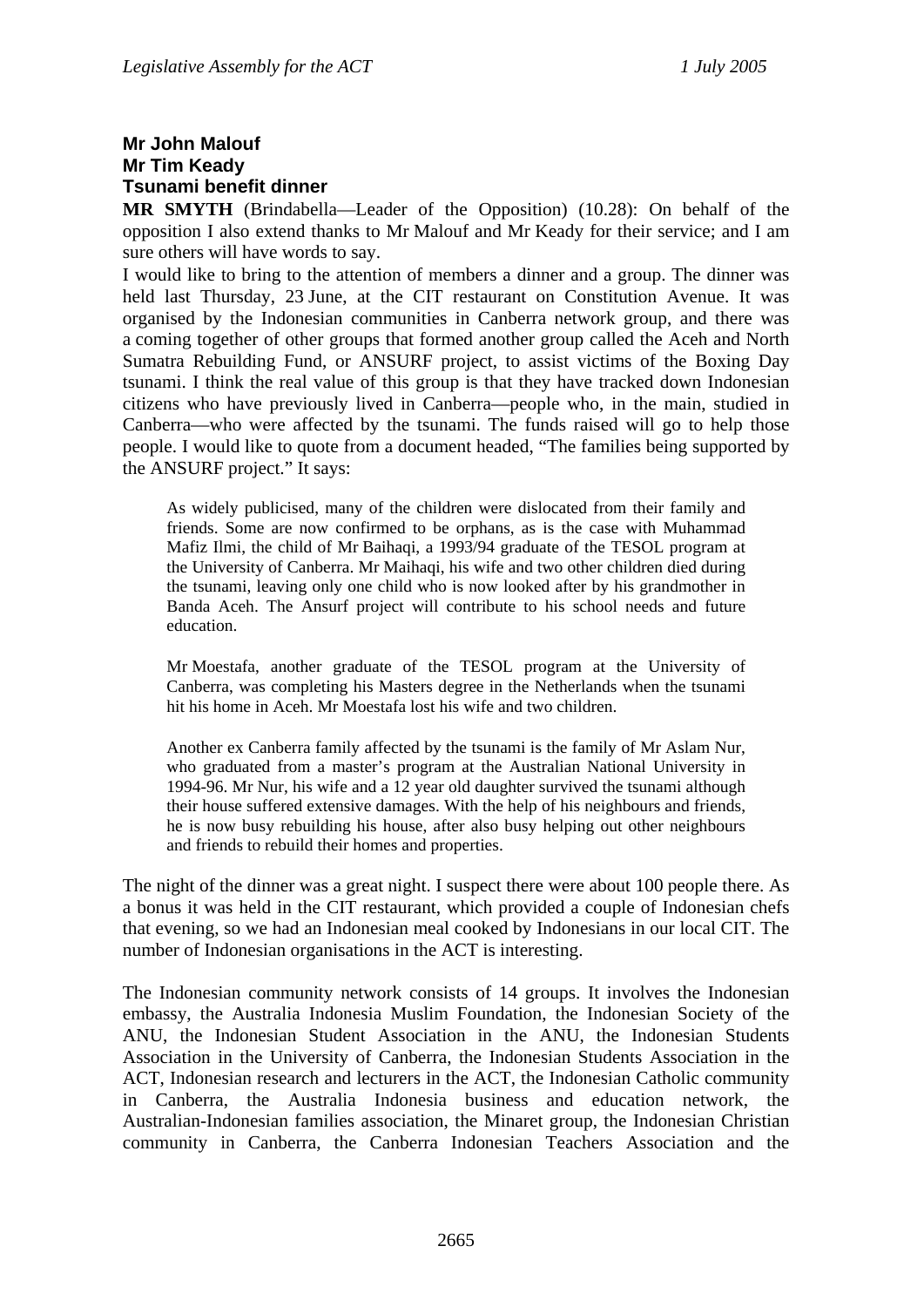<span id="page-19-0"></span>Indonesian business council in Canberra. So there is clearly quite a lot of activity in the area on their behalf.

The group's main coordinator is Ms Ami Sudjiman-Spinks. The group's secretariat consists of Inez Nimpuno and Yulia Immajati. They organised a tremendous night. There was some fundraising, including an auction. I think it is worth recognising the sponsors in this case. The Indo Cafe, Hays Construction & Property, and Java Style from Fyshwick made donations of time and effort and the goods that were auctioned.

The highlight of the night for everyone was the performance of the saman dance from Aceh by, I believe, seven local girls of Indonesian extraction. These girls, between the ages of 10 and 16, had been practising the dance for some time, and their vocal support pulled out about an hour before the dinner. So an hour before the dinner the girls learned the song that had to be sung to accompany the dance.

I think people were mesmerised, so the opportunity for the girls to do a second dance at the end of the evening was auctioned for several hundred dollars. The money was raised, so we got the performers back for another round of dancing. It was great to see a dance from Aceh, the area that was so badly devastated by the tsunami on Boxing Day. Those girls really added to the occasion. I think there will be more activities, as we all know that this is not over. There will be a need for ongoing fundraising.

## **Ms Siobhan Leyne Northern Territory government**

**MS MacDONALD** (Brindabella) (10.33): I want to raise two matters this morning. The first one is to say farewell to Siobhan Leyne, who is leaving the Assembly after working in this place for a few years. Most recently, I worked with Siobhan as secretary for the estimates committee but, in the previous Assembly, Siobhan was secretary to the health committee. I was deputy chair of that committee at that point. I wish Siobhan the best for the future and thank her for her efforts in this place.

Turning to the other matter, I am aware that on Wednesday of this week the new parliament in the Northern Territory was sworn in. I want to congratulate Clare Martin, the Chief Minister of the Northern Territory, and her team for their sterling effort in the most recent Northern Territory election. The results were declared last Friday and we had the swearing in this Wednesday.

We have seven new members in the Northern Territory Legislative Assembly. They are Chris Nat, Ted Warren, Kerry Sacilotto, James Burke, Robert Knight and Alison Anderson—and also Barbara McCarthy, who replaced Labor Party member Mr John Ah Kit. That was an increase of six seats in the 25-seat parliament for the Labor Party. I understand there was a swing of around 12 per cent to the Labor Party in this most recent election and a 10 per cent swing against the Country Liberal Party. That seems to indicate that the people of the Northern Territory have lost total faith in the Country Liberal Party. It seems to indicate to me—of course I am biased, being a member of the Labor Party—that the Country Liberal Party is a political party bereft of ideas. One wonders how they will continue.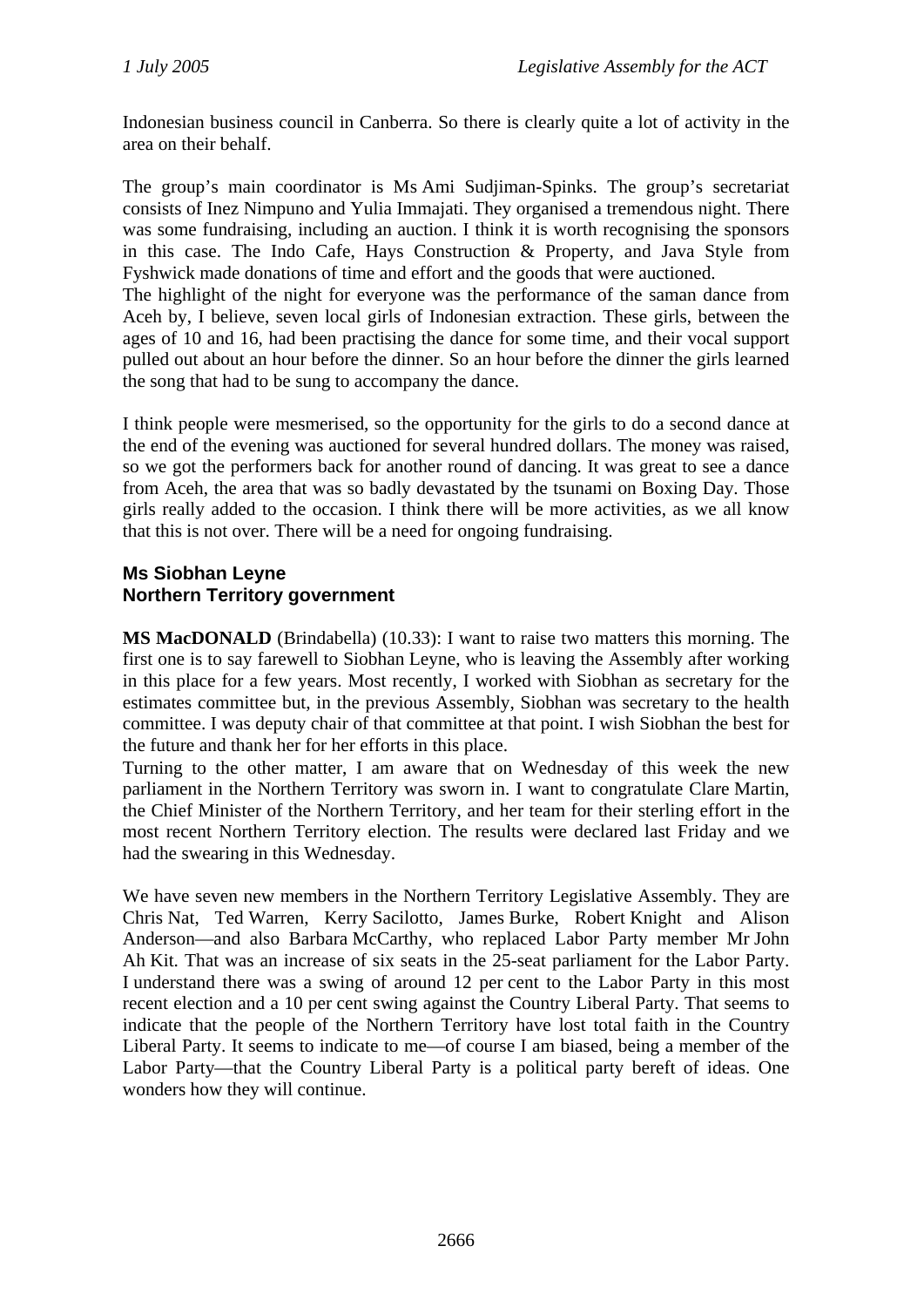<span id="page-20-0"></span>Moving on and being a little bit more positive, I reiterate my first comments and say congratulations to Clare Martin and all of her team, the people who retained their seats new blood for the old—and also the six new Labor Party members who got in. I understand that Mr Ted Warren, the member for Goyder, has picked up a rural seat with a swing of 14.3 per cent to Labor. A good friend of mine, Lucio Matarao, was a very strong campaigner for Ted and assures me that he will make an excellent member. **General Peter Cosgrove** 

**MR STEFANIAK** (Ginninderra) (10.36): At midnight last night—or 2400 hours military time—a great Australian hung up his uniform. Chief of the Defence Force, General Peter Cosgrove, retired after a magnificent military career. He started at RMC and graduated from there in 1968. He went to Vietnam as a platoon commander and there won a very coveted medal for bravery, the Military Cross, which is one down from the Victoria Cross, or the Star of Courage as it now is in the Australian Army. He then progressed through the ranks.

I first came across Peter when he was on promotion as a major at the infantry centre at Singleton, where I played rugby against him. He played for the army and I played for Muswellbrook. I got to know him very well then, and followed his career with interest. He has had 12 commands in all. I next caught up with him back in 1996-97 when he was commandant at RMC. From RMC—he did not stay there all the time he had to—he went to 1st division, which was the ready deployment division of the Australian Army. Of course, when East Timor happened he was johnny on the spot and went to East Timor; and the rest is history.

Peter Cosgrove has been described—and I can certainly agree with this—as one of the three greatest Australian senior officers since the Australian Army was formed, the other two of course being General Sir John Monash and Sir Thomas Blamey. Unlike Sir John Monash, he had probably never fought in such a major war with such a major effect. General Monash, of course, in 1918 effectively won the war on the western front with the Anzac corps and the Canadians.

What Peter Cosgrove did in Timor was absolutely brilliant; the tactics were excellent. The diplomacy he showed and the ability to utilise the contacts both he and more junior officers, and even NCOs, had with their Indonesian counterparts prevented what could have been a disastrous bloodbath. It was an incredibly smooth operation. It paid a debt that I think most Australians realise we owed to the East Timorese dating back to World War II and expunged some of the shame that had occurred since 1975. As a result of the brilliant job General Cosgrove did in East Timor he developed, I think, a magnificent partnership with the current Prime Minister, John Howard. He has progressed to the epitome of his profession not only as Chief of Army but also as Chief of the Defence Force.

Peter Cosgrove is exceptionally well regarded not only in Australia but also internationally, especially by the allied armies we deal very closely with, such as the United States and the British army. He is a soldier's soldier. He knows exactly how to get the best out of diggers and his subordinates. He is the first to give credit to his troops,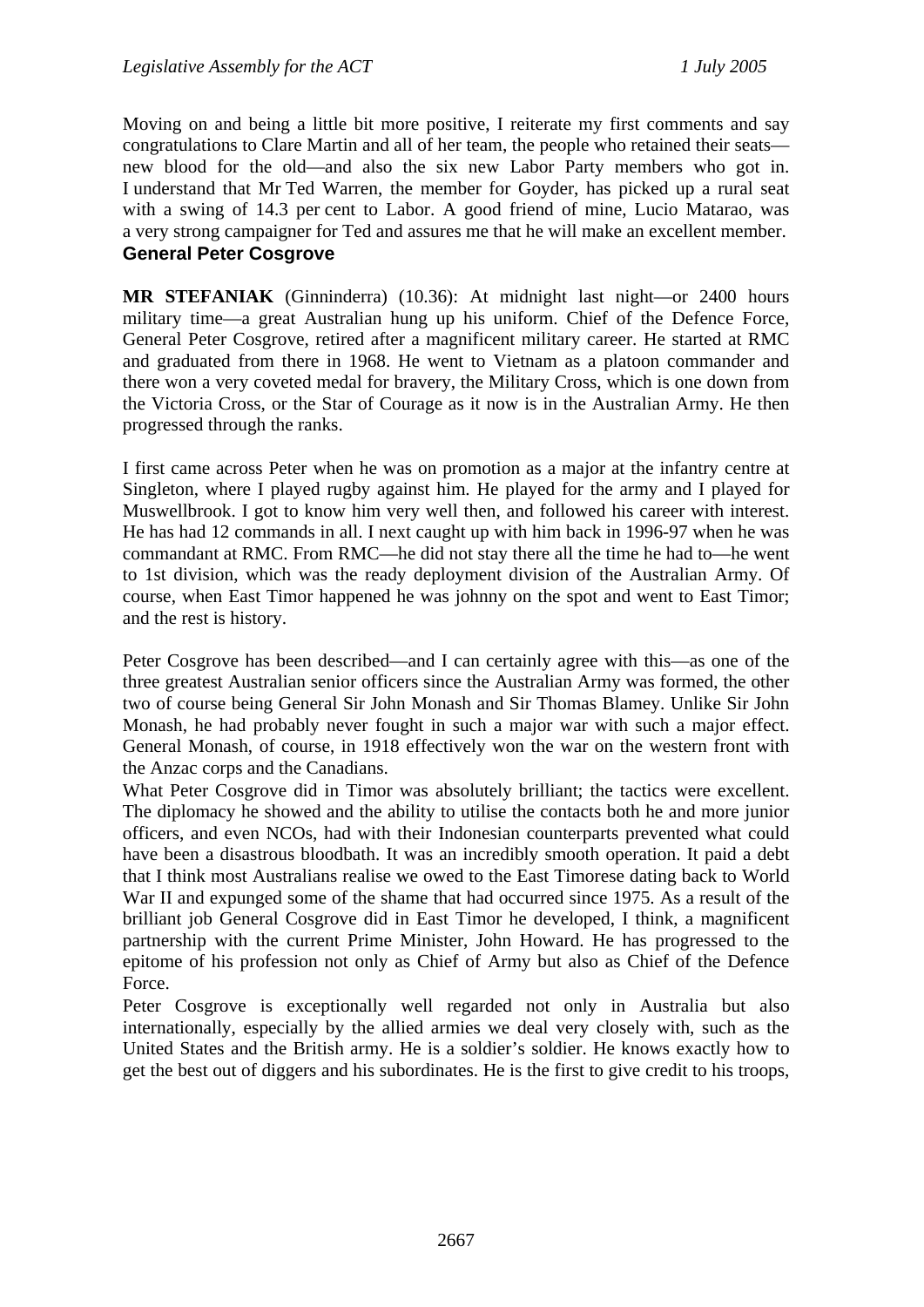<span id="page-21-0"></span>who he regards as the finest in the world. The troops certainly credit him. He would be one of the finest officers we have ever seen.

Peter Cosgrove has conducted himself in the finest traditions of the Australian army and the Australian Defence Force and, as a soldier, he will be greatly missed. He will hopefully have a bit more time to engage in a number of his other passions. He plays golf and is a very keen rugby man. When he came back to RMC, compulsory sport was not on the curriculum and had not been for some time. Peter Cosgrove saw that sport was so important for the development of junior officers that he wanted to get them back playing compulsory sport, especially his beloved rugby. I was delighted to be able to assist him there. He is patron of a number of organisations including the ACT vets where, like the rest of us, he is sensible enough not to play. When he was general officer commanding in East Timor he sent a magnificent, stirring message to the Wallabies immediately before their World Cup grand final which was read out to the team by Rod McQueen. As Rod relayed to me later, it was a very emotional time.

I do not think Peter is going to be much use to Lynn in the kitchen; she reckons he needs a compass to find his way around there, but he certainly will be able to spend a lot more time with Lynn and his family. To Peter Cosgrove—an extraordinary soldier, an extraordinary Australian—I say thank you on behalf of our little ACT community; and well done on a brilliant job. I am sorry. Mr Pratt served with him too, I am told. Pratty was his 2IC back in 1976.

### **Industrial relations**

**MR GENTLEMAN** (Brindabella) (10.41): I rise today to talk about an important issue facing many in our community in the context of the federal government's proposed changes to industrial relations law. This debate necessarily occurs within the context of the "your rights at work" campaign currently being run by the labour movement. Owner-drivers, particularly owner-drivers of trucks in the ACT, operate in a largely unregulated industrial environment. They are the poster children of the deregulated market economy, small business owners who operate on a contract basis and compete for business and ensure market efficiency in the transport sector. Well, that is the idea, anyway. In reality, what comes with this freedom is a lack of protection for owner-drivers, many of whom face steep repayments on their vehicles and stiff competition to win contracts of carriage that keep their incomes ticking over.

Many owner-drivers have standing arrangements with decent employers. Some do not, however, and these drivers are offered no protection at all. In a deregulated industry this comes only in the form of goodwill protection from genuine and fair employers. For these drivers, unfair contracts are pretty much tough luck. There are few avenues of redress for unfair contracts and there are no minimum standards with which contracts of carriage must comply. These contracts are individually negotiated and in many cases are not deemed to be employment contracts. As a result, they do not invoke the historical protections of employment relationship. In fact, these contracts invoke no protections at all, and in many cases are subject to the whim of head contractors, operators and employers.

I recently heard of an ACT owner-driver who has been working as a courier, couriering for an ACT company—in fact an agent of the federal government. This courier is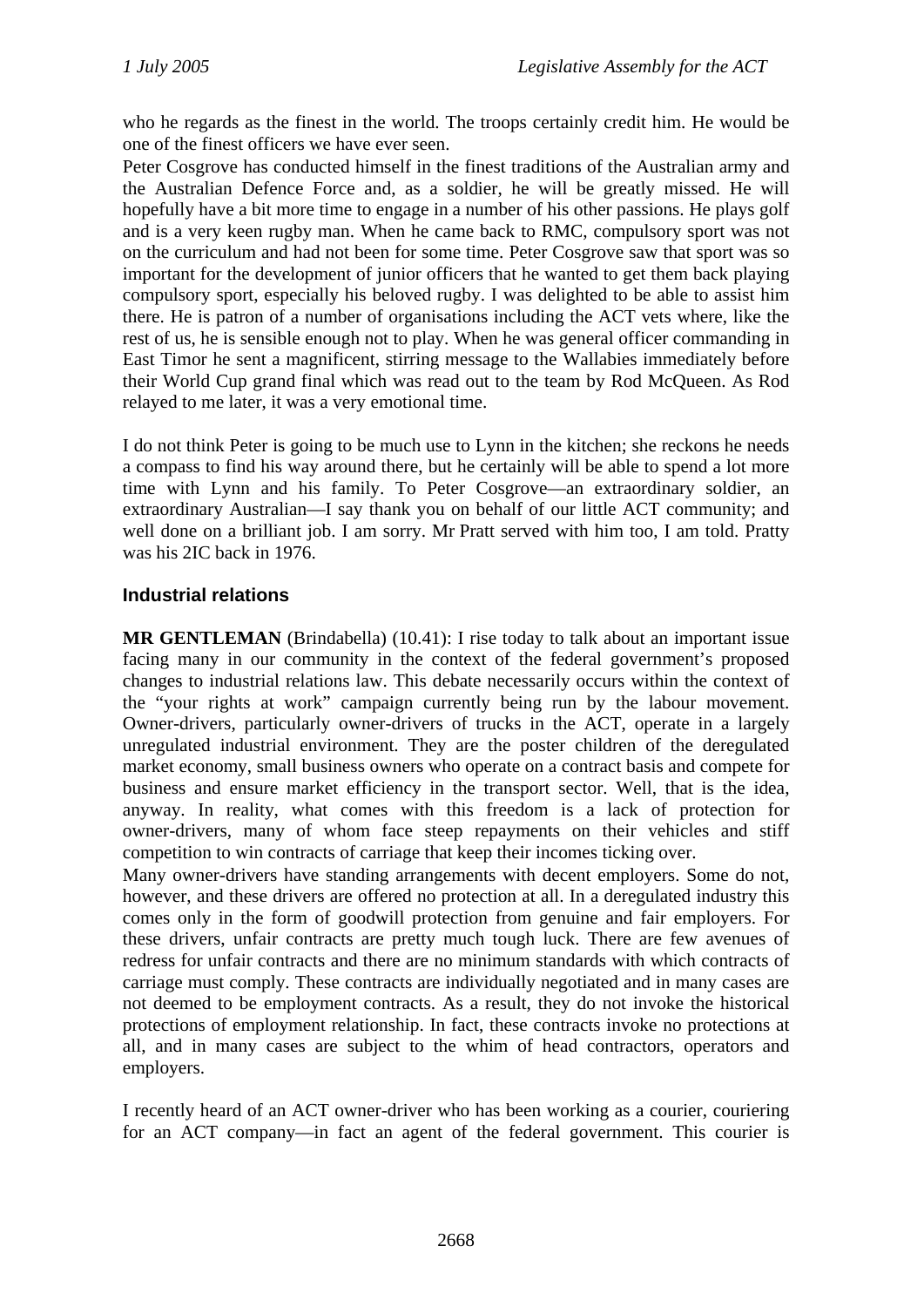<span id="page-22-0"></span>bringing in \$23.50 an hour and sometimes less. For an owner-driver working on a contract of carriage this means that, for \$23.50 an hour or less, the driver is paying for the vehicle, insurance, superannuation, workers compensation, income tax and any other costs associated with the employment, with no guarantees of work. The minimum cost of running this courier van is \$38.50 an hour. The contractor is expecting owner-drivers to pay \$15 an hour just for the privilege of delivering government mail.

This is not employment, and it is not a fair contract. This is an example of outsourcing the costs of labour and expecting others to pick up the tab. The realities in a deregulated labour market are that the only ones who can pick up the tab are those who have very little choice about doing so. The federal government, despite all the rhetoric, is not encouraging small businesses and is not supporting these owner-drivers in getting on their feet. They are outsourcing the costs of labour and expecting others to pick up the tab.

This situation occurs every day across the ACT and across Australia. It is driving owner-drivers into debt and into poverty, and it is also causing some serious safety concerns. As owner-drivers are put under more and more financial pressure, they are forced to work harder, drive for longer hours and, in some cases, cut corners on maintenance and repairs. The unregulated nature of the transport industry and the unfair nature of some of these contracts are not only driving some owner-drivers into debt, they are also driving many into danger.

We now face further changes to industrial relations which may see both an expansion of a deregulated labour market, so that conditions like this proliferate in sectors additional to transport, and further degradation of conditions in industrial relations. This is what deregulation really means. In engaging in the debate about the future of Australian industrial relations and employment relations here in the territory, it is important that we consider examples such as these and consider what changes we can make together, to prevent the exploitation of people's labour and ensure minimum protections for all workers, no matter how they are employed.

### **Budget**

**MRS DUNNE** (Ginninderra) (10.45): Going through the 2005-06 budget papers, especially for a second or third time, you cannot fail to notice the recurrence of certain key words. Of course "sustainability" is one. Everything this government does is apparently sustainable in one sense or another. There is also the word "community". Indeed the very title of the Treasurer's presentation speech was "A budget for the community". The community, he said, had been consulted so that community needs could be addressed and the whole community included. That is, of course, unless you are part of the non-government schools sector. That is why I was slightly surprised to discover that this very same government has decided that it cannot, or will not, provide a relatively modest amount of start up capital for a proposed Canberra community television initiative. Certainly this is a government which, on its own reckoning is of, by and for the community.

This project followed the demise of Capital news and Prime news in 2001, which sought to provide a local news service along with local programming and, of course, local production. In addition, it would provide a much-needed gateway for young Canberrans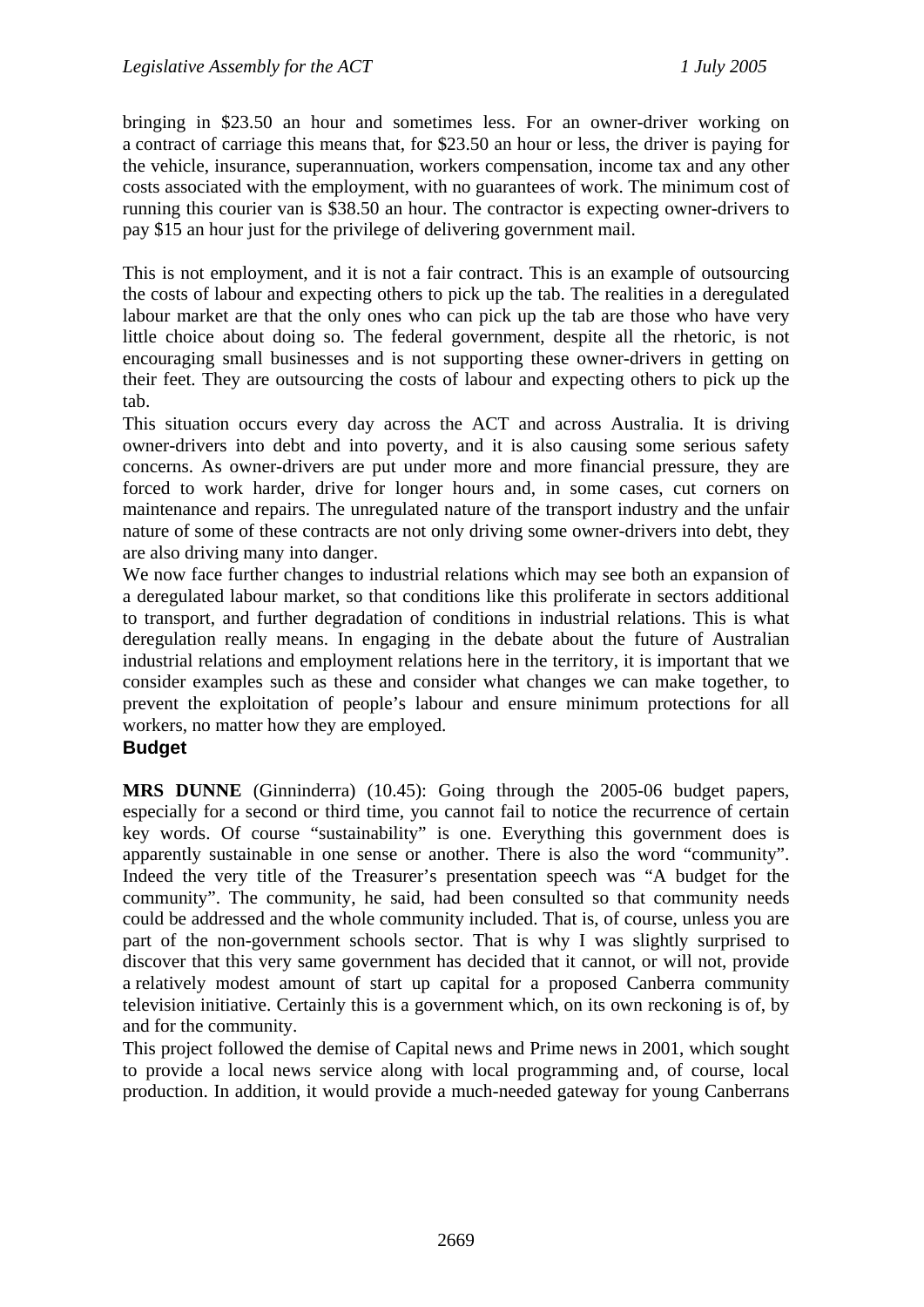to the television industry and aim to be financially self-sufficient. Technically the aim was to allow the station to operate on TransACT, GrangeNet and the wider internet and, after the regular flow of television material was up and running, to apply for the free-to-air community broadcasting licence in the ACT.

Groups such as TransACT, CSIRO, the Australian museum, the war memorial, the city's universities, arts and community groups, and even some aspects of government itself, including the ACCC, the tax office and the ACT Multicultural Council, have expressed interest in supporting the project since its inception in 2002. So it was surprising that, when promoters of Canberra community television took up their proposal to government after they sought advice from the Chief Minister's office—they took their proposal to Business ACT in December 2004 and Business ACT said, "This is the place you need to be," and the proposal for their pilot was put forward—many months later the government rejected the request, saying it was prepared to put up \$25,000 in sponsorship money but only if the project got up and running and they found their start up funds elsewhere. The government gave no reason for this decision.

On the face of it, the response is not only disheartening but also inexplicable. Here is a project that encapsulates all the things the Stanhope government claims to hold dear community, innovation, education, job development and the promotion of Canberra as the country's centre of creativity. Contrast this decision with some of the activities, if not virtual activities, the government is prepared to finance during the budget. Perhaps I should not labour the arboretum. We all know that we love the arboretum.

In addition to the \$2.1 million of strategic projects in the Chief Minister's Department there, \$2.3 million is earmarked for the Chief Minister's communication output class, aka the Chief Minister's propaganda unit. Leave aside what is covered by the \$34 million devoted to the Chief Minister's strategy policy which the budget papers tell us used to provide ongoing advice in relation to whole-of-government policy development and implementation. We have a whole range of other things. There is, as I have said, the minimum of \$14.1 million for the arboretum, which we know is nothing like the costs for this vanity project which, if it goes ahead, will cost so much that the government does not dare tell us what that will be. We know that ACIL Tasman says it will not work.

We have \$7.3 million for the Human Rights Commission; the cost of the Chief Minister's decision to intervene in the bushfires, which is so far \$1.5 million and climbing; the vanity project of the Belconnen busway at \$100 million; and a smaller vanity project for Mr Corbell of \$6.7 million for real-time bus information. All of these things could have been provided. I wonder why the government does not want to sponsor this organisation and sponsor this great community innovation.

Yesterday the minister said he did not know anything about it but he was "sure that we would look favourably on it". I think perhaps Business ACT has rejected it because the station might be too independent and the venture would not necessarily support the sectional interests of the ALP but rather the whole community; and heaven help anyone who might be critical of the Stanhope government. I suppose the other possibility is that supporting such a project would be too close to endorsing Liberal Party policy, which was lampooned by the Treasurer before the election. He was always quick to say that film and television was not the way of the future, and he now means to prove it.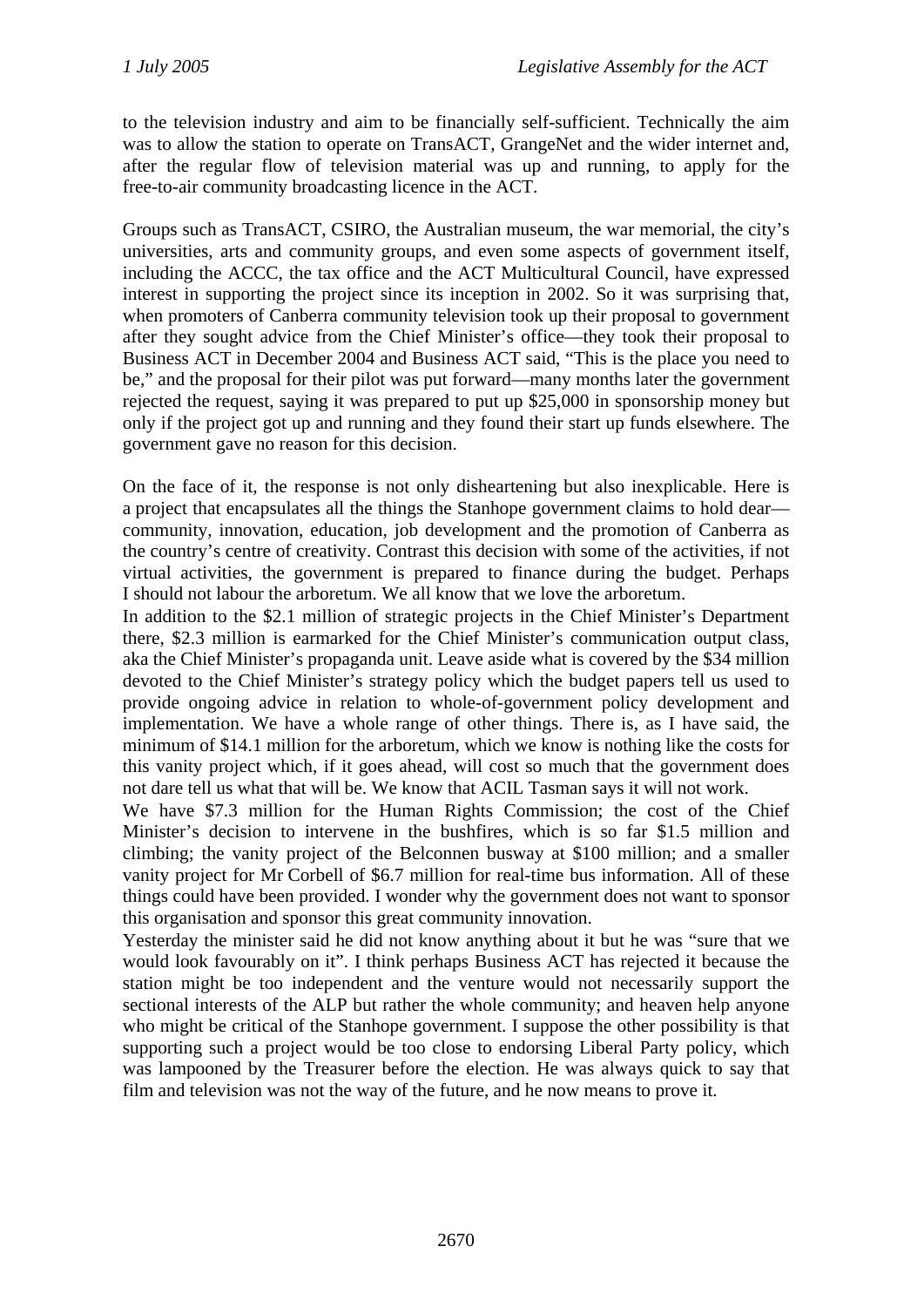### <span id="page-24-0"></span>**Ms Siobhan Leyne**

**DR FOSKEY** (Molonglo) (10.50): I wish to speak about the same two topics as Ms MacDonald addressed. I want to speak fulsomely about Siobhan Leyne, who is leaving us today. I know she is leaving with very mixed feelings. Siobhan has been here for three years and has made many solid friends, I am sure, from all parts of the Assembly. She was secretary to the health committee for the last Assembly. That meant she worked very closely with my predecessor, Kerrie Tucker. She was very involved in the production of two reports—the *Health of school aged children* and the *Pregnant pause* report, which we have laboured over quite a bit lately. I was talking to Siobhan the other day, and I know she leaves with mixed feelings.

**MR SPEAKER**: Order! The time allotted for the debate has expired.

Question resolved in the affirmative.

### **The Assembly adjourned at 10.52 am until Tuesday, 16 August 2005 at 10.30 am.**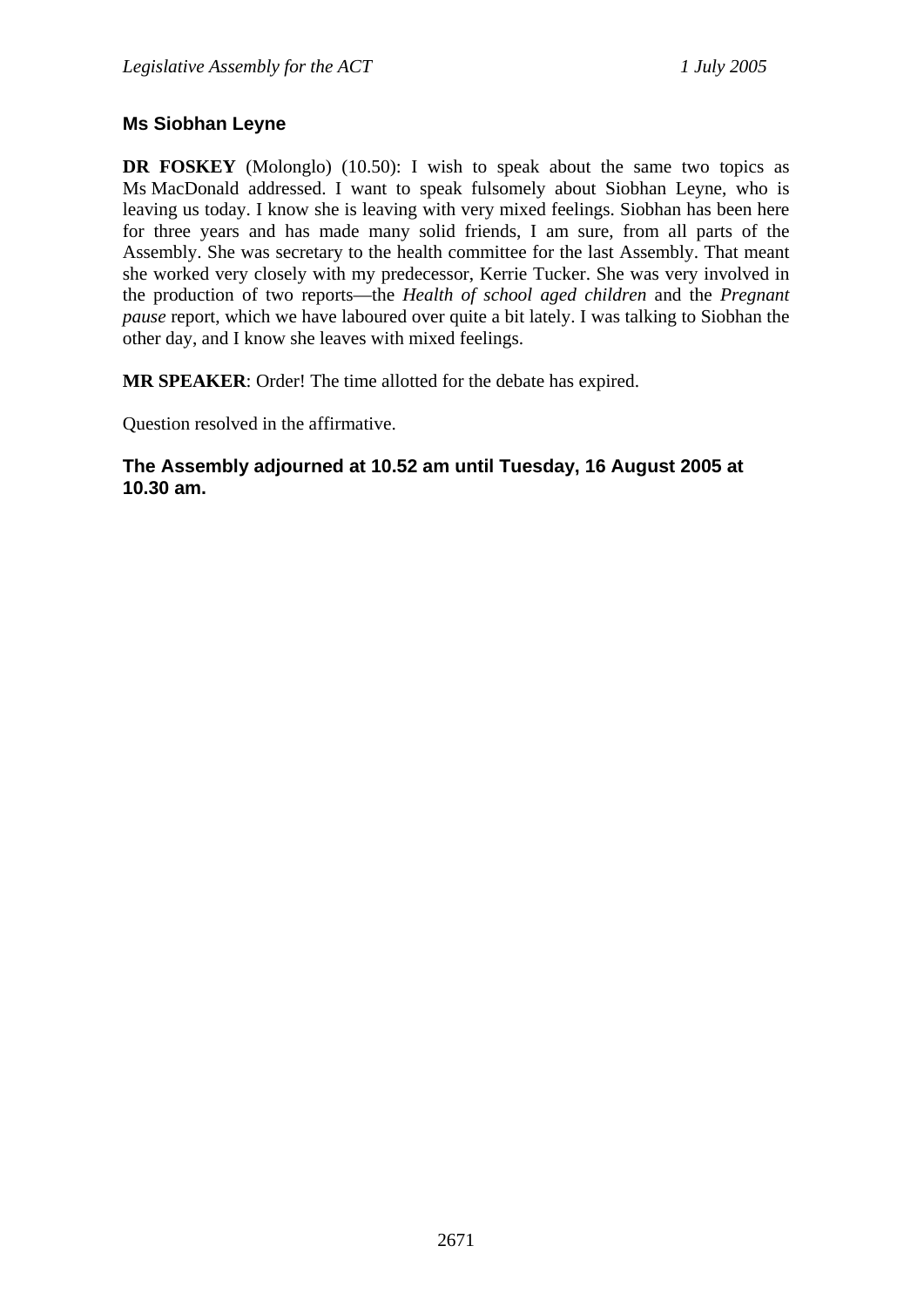# <span id="page-25-0"></span>**Answers to questions**

### **Emergency Services—staff (Question No 372)**

**Mrs Dunne** asked the Minister for Police and Emergency Services, upon notice, on 7 April 2005:

- (1) How many of the 63 staff positions employed at the Emergency Services Authority (ESA) to fill positions in the past two years, that is to say staff that work for ESA but not any particular front line emergency agency, were advertised;
- (2) If any of these positions have not been advertised, why not;
- (3) Of these 63 staff, how many have been employed on a temporary basis, be it pursuant to the Public Sector Management Act 1994 or the ESA Certified Agreement;
- (4) Of those people employed on a temporary basis, what are the terms and length of their employment agreements;
- (5) Of the six temporary staff working on the Incident Management, Communication, Command and Control (IMC3) team, what precisely are the skills they possess such that the ESA believes that other suitable applicants could not be found if the positions were advertised in the wider community;
- (6) What is the precise nature of the work that each of the members of the IMC3 team undertake;
- (7) What is the previous employment background of each of the members of the IMC3 team;
- (8) Has the authority head-hunted any employees or people performing contracting work; if so, what was the head-hunting process that was undertaken;
- (9) Is there any provision in the Public Sector Management Act 1994 for head-hunting prospective employees;
- (10) If any employees were head-hunted, why;
- (11) If any positions were filled by people that were head-hunted, were these positions also advertised either (a) to the general public, (b) within the ACT Public Service or (c) within the ESA.

- (1) 53
- (2) 8 are filled on a temporary basis. 2 were filled by transfer from other ACTPS departments
- (3) See answer (2)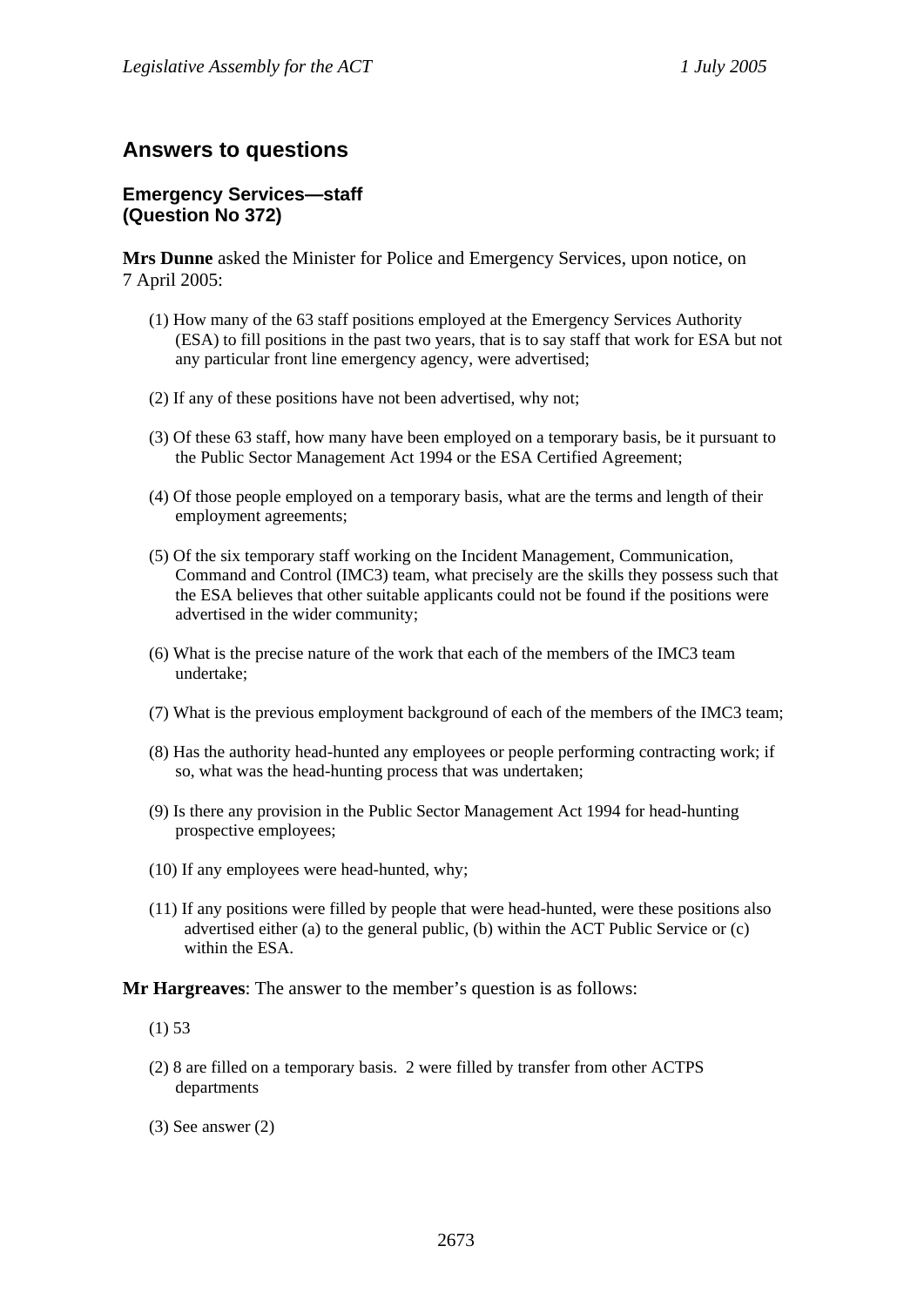(4) 2 – Employed under the ESA certified Agreement Conditions on Contracts of 6 months or less.

6 – Contracts of 18 months. 5 of the contracts are under the ESA certified Agreement Conditions and 1 is employed under an Australian Workplace Agreement.

- (5) Strategic/project planning, project management, procurement, change management, business process re-engineering and in-service support skills, knowledge and experience associated with command, control and communication (both voice & data) systems, and information management systems. Proven capacity to work together as a team to deliver technology projects.
- (6) 1. Chief Information Officer
	- 2. Capability Manager Command, Control and Communication Capability Planning, Delivery and In-service Support
	- 3. Capability Manager Information Management Capability Planning, Delivery and Inservice Support
	- 4. Office Manager Program Management Support and Business Implementation
	- 5. Manager Asset Management
	- 6.In-service Support Officer In-service Support & Business Implementation
	- 7. Manager In-service Support
- (7) 1. Director, Dept of Defence (20yrs experience + post graduate qualifications in IT and Project Management)
	- 2. IT Consultant (20yrs experience + trade qualifications  $\&$  professional training)
	- 3. Director, Dept of Defence (30yrs experience + trade qualifications and professional training)
	- 4. Software Engineer/Analyst Programmer (5yrs experience + post graduate qualifications - PhD in Information Management)
	- 5. Asst Director, Dept of Defence (30yrs experience + professional training)
	- 6. Program Management Support and Business Implementation, Dept of Defence (4yrs experience + professional training)
	- 7. Asset Manager, Dept of Defence (30yrs experience + professional training)
- (8) Due to the short time frame needed to implement the radio project experienced staff were needed. Because of the high profile of this project in both the community and related industry the ESA was approached by a number of private providers and commonwealth government employees with expertise in this field. The people that were employed to undertake the project were selected for their demonstrated skills and experience in this area and their ability to identify the best solution to meet ESA requirements.
- (9) I refer the member to the Act
- (10) Refer question 8
- (11) No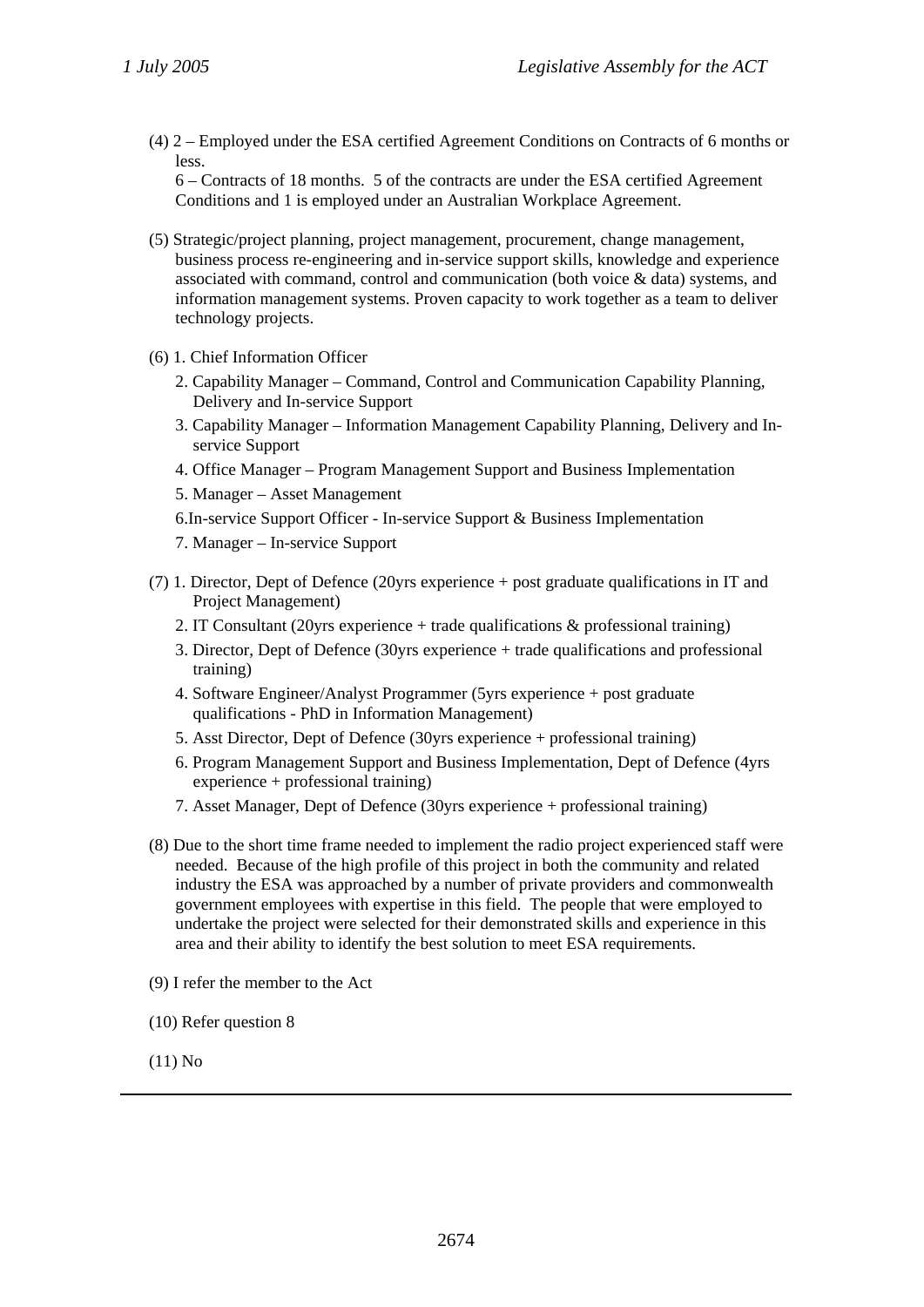## <span id="page-27-0"></span>**Housing—offers (Question No 393)**

**Mrs Burke** asked the Minister for Disability, Housing and Community Services, upon notice, on 21 June 2005:

- (1) How many offers are made to an applicant processed as (a) Priority One or (b) Priority Two for Public Housing assistance;
- (2) If an offer for an appropriate form of accommodation, consistent with eligibility criteria for a public housing applicant, is declined is priority approval rescinded for that applicant;
- (3) Does the applicant return to the normal waiting list after declining an offer as a priority applicant.

**Mr Hargreaves**: The answer to the member's question is as follows:

- (1) (a) Two
	- (b) Two
- (2) No. If the first offer is declined the applicant remains on the applicant list at their original priority category.
- (3) No. see above

### **Digital Divide program (Question No 400)**

**Mrs Burke** asked the Chief Minister, upon notice, on 22 June 2005:

- (1) What resources is the Government committing to the Digital Divide program in the ACT;
- (2) What funding has been allocated to the program during (a) 2001-02, (b) 2002-03, (c) 2003-04 and (d) 2004-05.

**Mr Stanhope**: The answer to the member's question is as follows:

(1) The Government has provided over \$2m in funding toward the Digital Divide program during the period 2001 to 2005, including \$1.43m for the Community IT Access Plan (CITAP).

The CITAP, which will be completed on 30 June 2005, contained key initiatives that were designed to be inclusive and ongoing. Specifically, the impact of the ACT PC Reuse Scheme and public access to IT through ACT Libraries and community centres should continue to have lasting, positive effects beyond the completion of the program.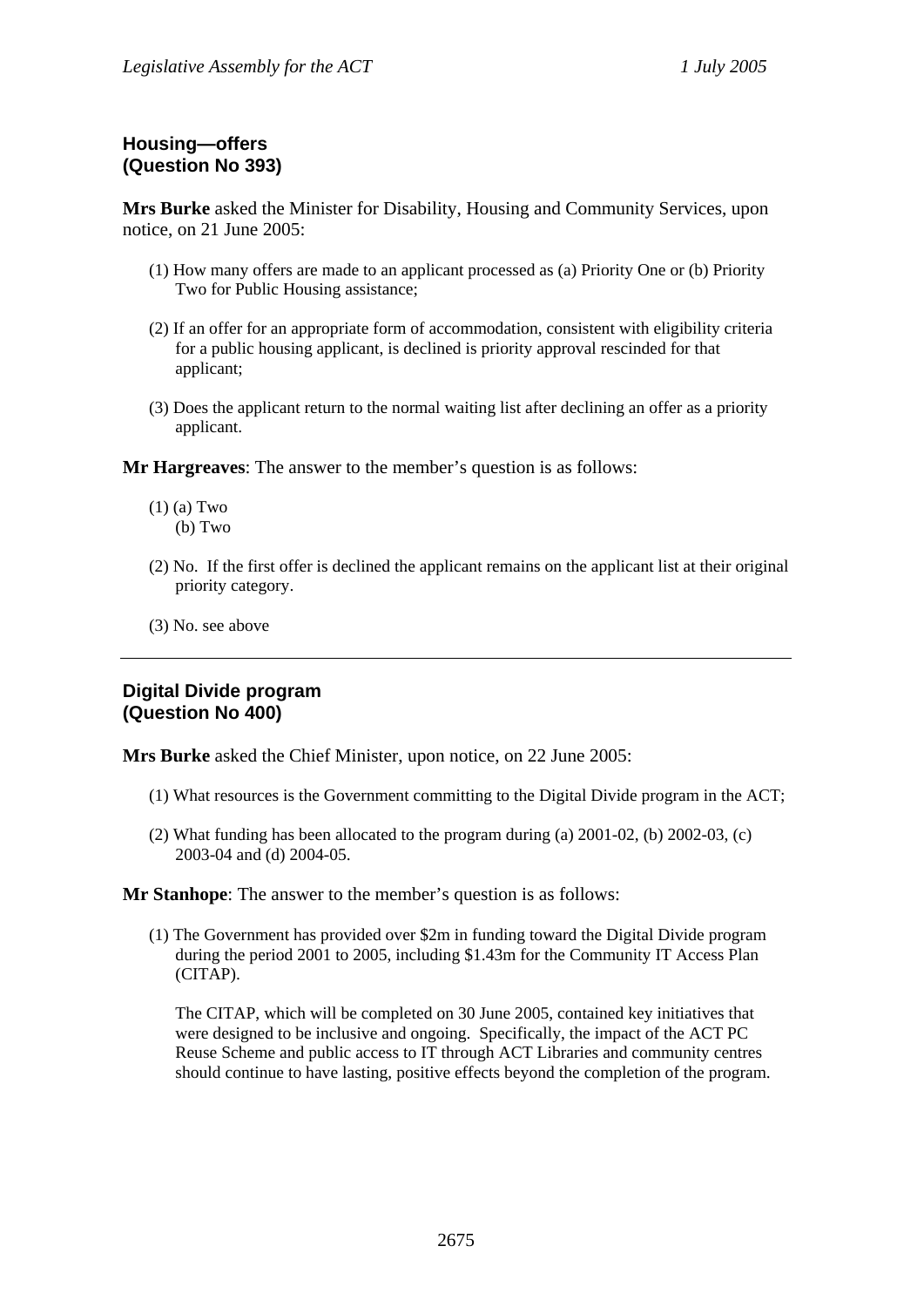<span id="page-28-0"></span>(2) Digital Divide program funding allocations are as follows:

| (a) | 2001-02 | \$581,000 |
|-----|---------|-----------|
| (b) | 2002-03 | \$724,000 |
| (c) | 2003-04 | \$505,000 |
| (d) | 2004-05 | \$201,000 |
|     |         |           |

### **Development—Lanyon Valley (Question No 404)**

**Mr Pratt** asked the Minister for Planning, upon notice, on 22 June 2005:

- (1) In relation to plans for the Lanyon Valley region, the Lanyon shopping centre and surrounds, when will a master plan for the Lanyon Valley region be developed;
- (2) If a master plan is not planned for the near future, why not;
- (3) How can residents of the Lanyon Valley region provide input to the Government into future plans for this region;
- (4) Will the Government be releasing vacant land around the Lanyon Valley shopping centre for development; if so, when and for what purpose; if not, why not;
- (5) What future public or community infrastructure is planned for development at the Lanyon Valley shopping centre and the surrounding areas.

**Mr Corbell**: The answer to the member's question is as follows:

- (1) The planning for the Lanyon Valley and the shopping Centre was undertaken and completed in 1989.
- (2) The planning for this area is incorporated into the Territory Plan and is still relevant and sufficient to guide continued development. No new master plan is required.
- (3) The Government is not intending to review the planning in this area in the foreseeable future. Residents of the Lanyon region have the opportunity to provide input into the manner in which the region is developed by raising issues through the Tuggeranong Community Council, by commenting on individual development applications and, of course, through public consultation on broader strategic initiatives that affect Canberra.
- (4) The remaining vacant land around the Lanyon Valley shops is reserved for further commercial and community use. This land will be developed for these purposes as the demand for these services is warranted.
- (5) The ACT Planning and Land Authority and the Land Development Agency are considering an application for a direct grant of land for a new supermarket in the shopping centre. Additional community services will be considered, in accordance with the relevant land use policies as the demand arises.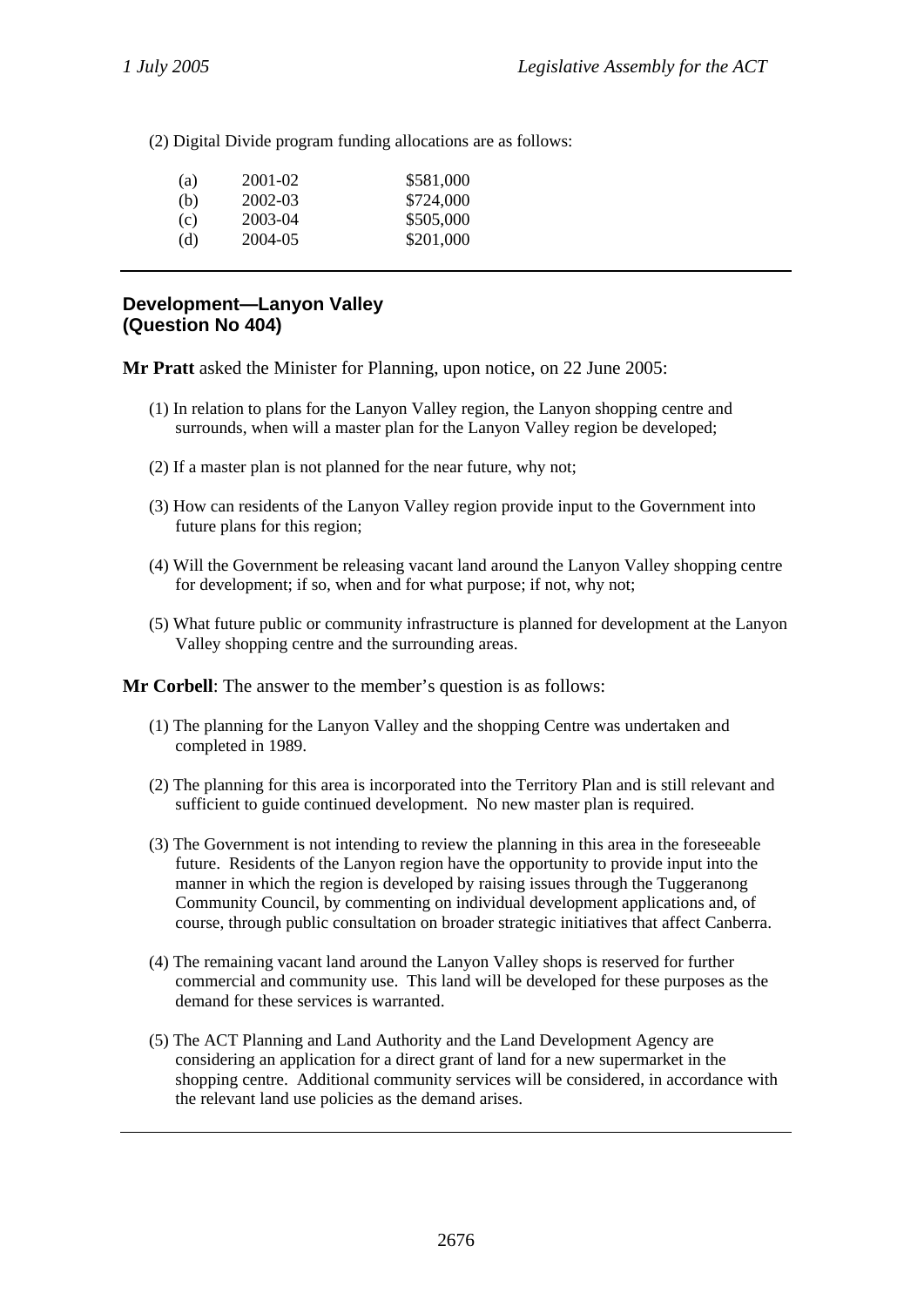### <span id="page-29-0"></span>**Roads—warning signs (Question No 405)**

**Mr Pratt** asked the Minister for Urban Services, upon notice, on 22 June 2005:

- (1) Why were warning signs not erected to advise motorists travelling from Civic to Woden not to take the exit onto Lady Denman Drive due to its closure on 3 May 2005 for road works, forcing motorists to double back unnecessarily and leading to significant congestion;
- (2) Will the contractors or departmental officers responsible for such signage be held accountable for this lack of notification;
- (3) What is the current ACT Government policy in relation to the erection of warning signs for motorists in places where road works are taking or about to take place.

**Mr Hargreaves**: The answer to the member's question is as follows:

- (1) An approved Temporary Traffic Management plan was in place for the road closure along Lady Denman Drive on 3 May 2005. Advanced warning signs stating the closure, were erected prior to the off ramps leading to Lady Denman Drive. Unfortunately the size of the advanced warning signs, constructed by a contractor were not to Australian Standards. This could have contributed to motorists' confusion.
- (2) The contractor responsible for the construction of these warning signs has already been rebuked. He has been instructed to produce new signs as per the
- Australian Standards before any future approval will be given to Temporary Traffic Management Plans for his work.
- (3) The ACT Government requires that all contractors implementing temporary traffic arrangements (including warning signs) within the ACT conform to the appropriate Australian Standards. For any road works that include road closures, these plans are required to show warning and detour signs in advance of the closure. All road closures on gazetted roads are advertised in the local newspapers seven days prior to the closure date.

### **Roads—Canberra Avenue (Question No 406)**

**Mr Pratt** asked the Minister for Urban Services, upon notice, on 22 June 2005:

- (1) In relation to Canberra Avenue and the build up of commuter traffic to and from Queanbeyan during peak hour periods, as reported in the Queanbeyan Age on 17 June 2005, page 1, why have the traffic lights recently installed at the intersection of Canberra Avenue and HMAS Harman been adjusted to give precedence to HMAS *Harman* traffic during peak hour periods, rather than the congested Queanbeyan-Canberra traffic;
- (2) Why will the ACT Government not give consideration to changing the control of these traffic lights from the ACT's signal system to the RTA SCATS system as suggested by the Queanbeyan City Council as a solution to alleviate this traffic congestion;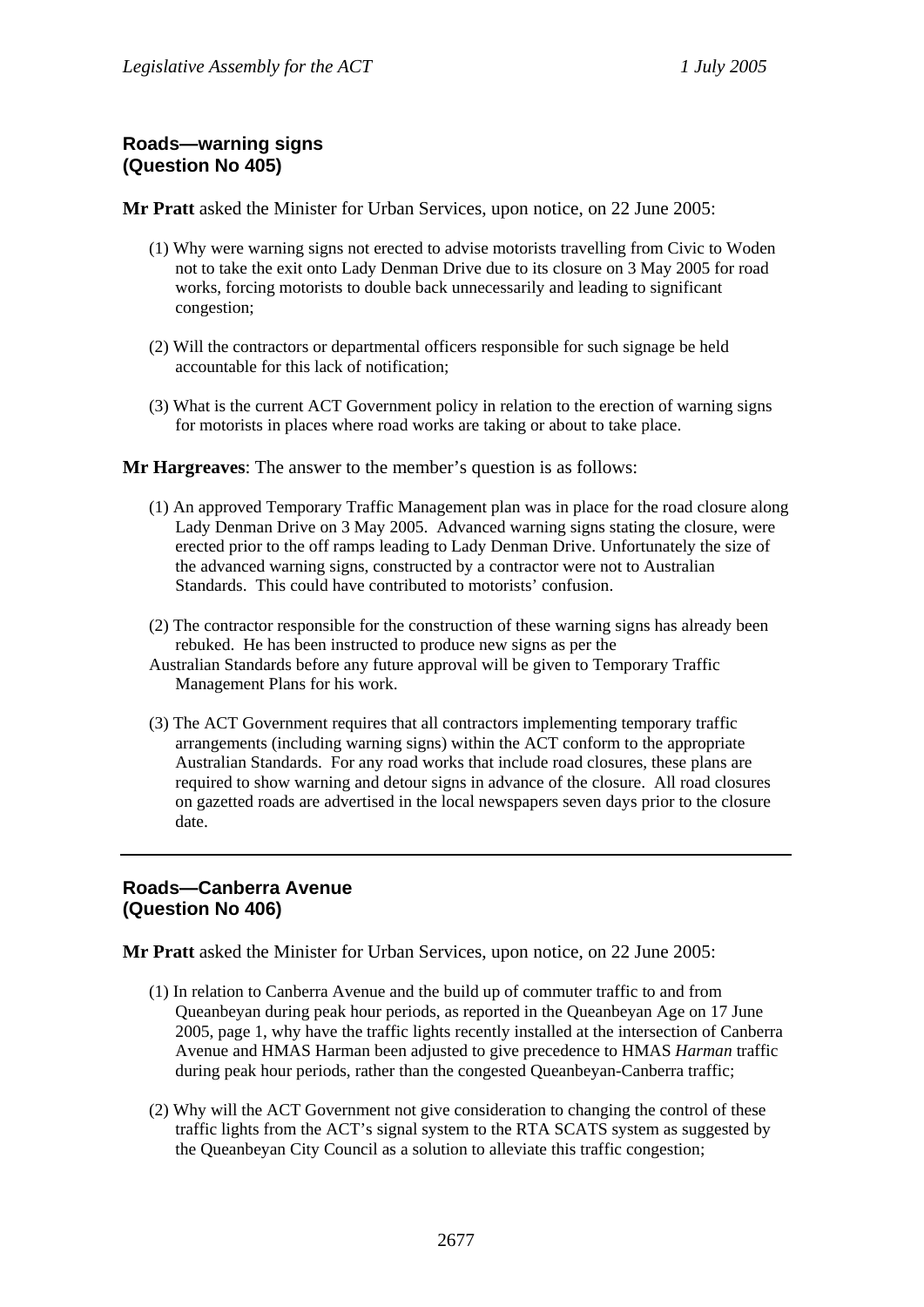- <span id="page-30-0"></span>(3) As there are an estimated 10 000 Queanbeyan residents and 3 500 Canberra residents commuting to work each day along Canberra Avenue, according to ABS figures, what measures will the ACT Government be undertaking to alleviate this traffic congestion;
- (4) If no measures are planned to be undertaken, why not;
- (5) Will the ACT Government be considering an upgrade of Canberra Avenue in light of growing commuter traffic along Canberra Avenue and the future addition of the Defence Headquarters at Bungendore; if not, why not;
- (6) Will the ACT Government enter into negotiations with the Queanbeyan City Council with the intention of finding a practical solution to this problem; if not, why not.

**Mr Hargreaves**: The answer to the member's question is as follows:

- (1) These traffic lights have never been adjusted to give precedence to HMAS Harman traffic during peak hours, although the fact that these lights were not coordinated with the lights at Gilmore Road in Queanbeyan may have at times given that impression.
- (2) If one of the sets of traffic lights were to be transferred from one control system to the other, it would be more sensible for the Queanbeyan lights to be transferred to the ACT SCATS System, which is operated and controlled locally, than for the HMAS Harman lights to be transferred to the RTA NSW System, which is controlled from Wollongong and Sydney.
- (3) Roads ACT officers have been working closely with officers from Queanbeyan City Council and RTA NSW to resolve the issue. A method has been devised whereby morning peak period coordination between the two sets of light can now be achieved even though the lights are operating on separate computer systems. This method of operation was introduced on 29 June 2005.
- (4) Please see (3) above.
- (5) The Government is committed to its Sustainable Transport Policy that encourages greater use of more sustainable modes of transport such as public transport and cycling as well as strategic augmentation of the road network. The future addition of the Defence Headquarters at Bungendore is likely to result in an increase in traffic travelling in the opposite direction to the normal peak traffic flow, the direction in which there is ample road capacity.

(6) Please see (3) above.

### **Littering rates (Question No 408)**

**Mr Pratt** asked the Minister for Urban Services, upon notice, on 22 June 2005:

(1) In relation to research showing that littering rates in the ACT are the worst in the country, as outlined in *The Canberra Times* on 6 June 2005, page 20, and in light of the littering survey commissioned by the Beverage Industry Environment Council where it showed that 21 per cent of respondents littered because they couldn't find a rubbish bin, will the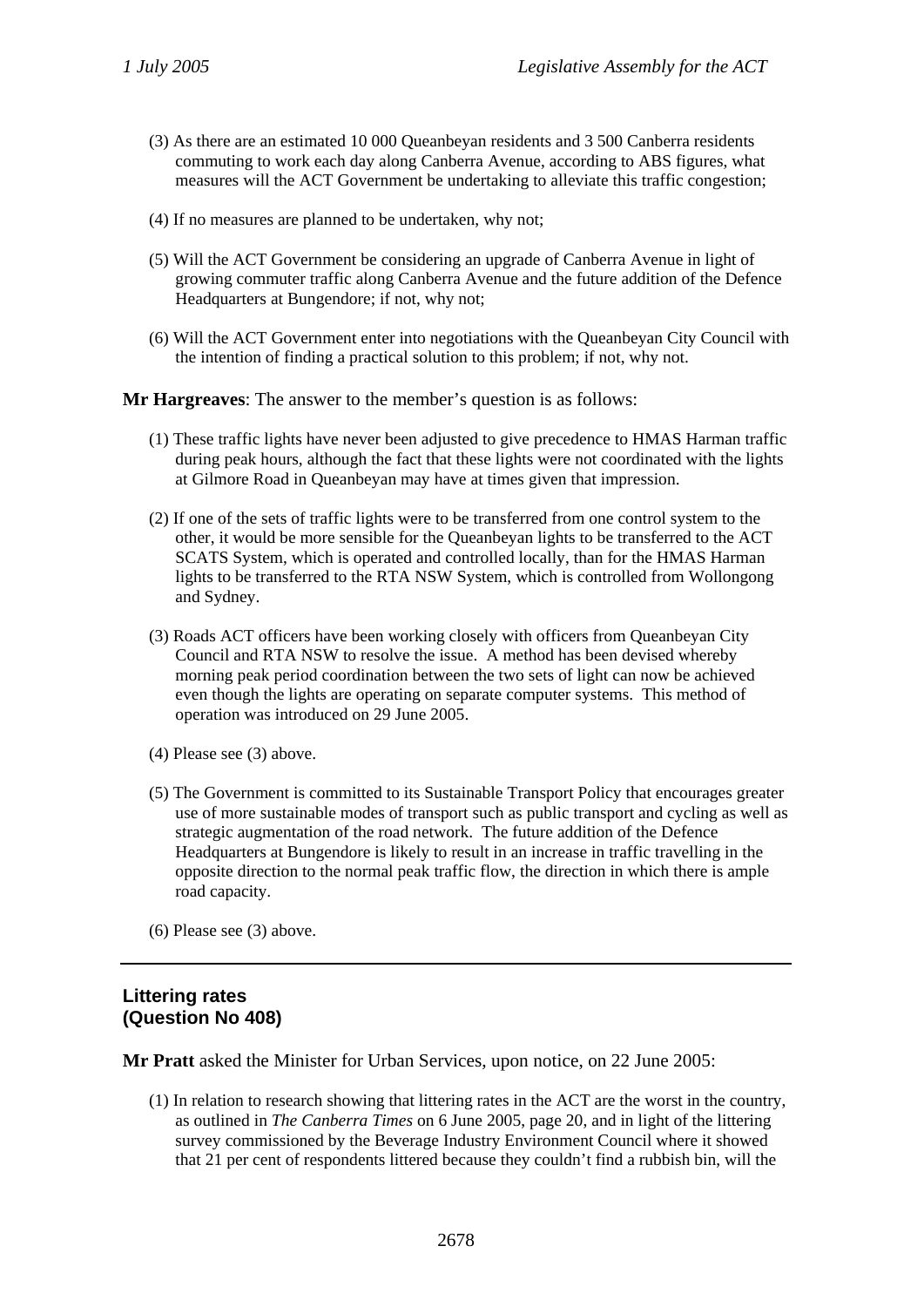ACT Government now increase the number of rubbish bins at locations where littering is likely to occur; if not, why not;

- (2) In relation to the findings of the survey that cigarette butts made up more than 50 per cent of all litter and 23 per cent of discarded butts were because smokers couldn't find an ashtray, why is the ACT Government not enforcing the Littering Act against smokers who discard their butts, given that these butts make up half of all the litter discarded in the ACT;
- (3) Will the ACT Government be implementing some kind of publicity campaign to reinforce the dangers and illegality of such behaviour, or undertake some other stronger enforcement measure as incorrectly discarding cigarette butts is dangerous in terms of the fire risk as well as just simply littering; if not, why not;
- (4) What will the ACT Government be doing overall to improve the littering problem in the Territory in light of the results of this survey.

- 1. In relation to litter removal in urban as well as national parks, it has long been ACT Government policy that people using neighbourhood parks and other public places are responsible for the collection and disposal of their own litter, including dog faeces. In most instances, this means that people would take their litter home for either composting or hygienic disposal in their wheeled bins. Litterbins are, however, provided at shopping centres, in high-use public district parks and other locations where the number of visitors involved exacerbates problems with litter. Canberra Urban Parks and Places will also consider providing bins for litter in other public places where specific problem sites become apparent.
- 2. The ACT Government can issue on the spot fines of \$60 for unlit or extinguished cigarettes or \$200 for discarding a lit cigarette under the new *Litter Act*, but we would prefer to work with smokers to make sure they see the sense in modifying their behaviour. During March the ACT Government launched the Butt Free City Education Campaign across the CBD, with the by-line *please butt it, then bin it*. This education campaign was an initiative of the Department of Urban Services in partnership with the Butt Littering Trust. Research by the Butt Littering Trust indicates that 58 per cent of smokers inappropriately dispose of butts in various outdoor settings, with many not even thinking it constitutes littering or believing it has serious environmental consequences. Enforcement of correct disposal of butts is to follow if the recent education program does not significantly improve the situation. A recent blitz on littering adjacent to charity bins has been successful and a blitz on commercial litter in laneways is underway.
- 3. The Butt Free City education campaign was instigated to encourage smokers to be more concerned about how they dispose of their butts so they do not need to be cleaned up. These 'butt hot spots' included City bus interchange, City Walk, Garema Place, Ainslie Avenue, Hobart Place, Moore Street (near the Health Building), Akuna Street and the taxi rank on Bunda Street. A team of people approached smokers in these areas to discuss the environmental impact of littered butts, provide information on disposal options and generally encourage correct disposal. Environmental information cards and personal ashtrays were handed out to smokers around the city's 'butt hot spots' during March. The information cards listed the many impacts of littering cigarette butts and encouraged correct disposal. My department is also currently exploring a proposal of having cigarette disposal units supplied and maintained free in high use areas by a private company for the rights to advertise on them.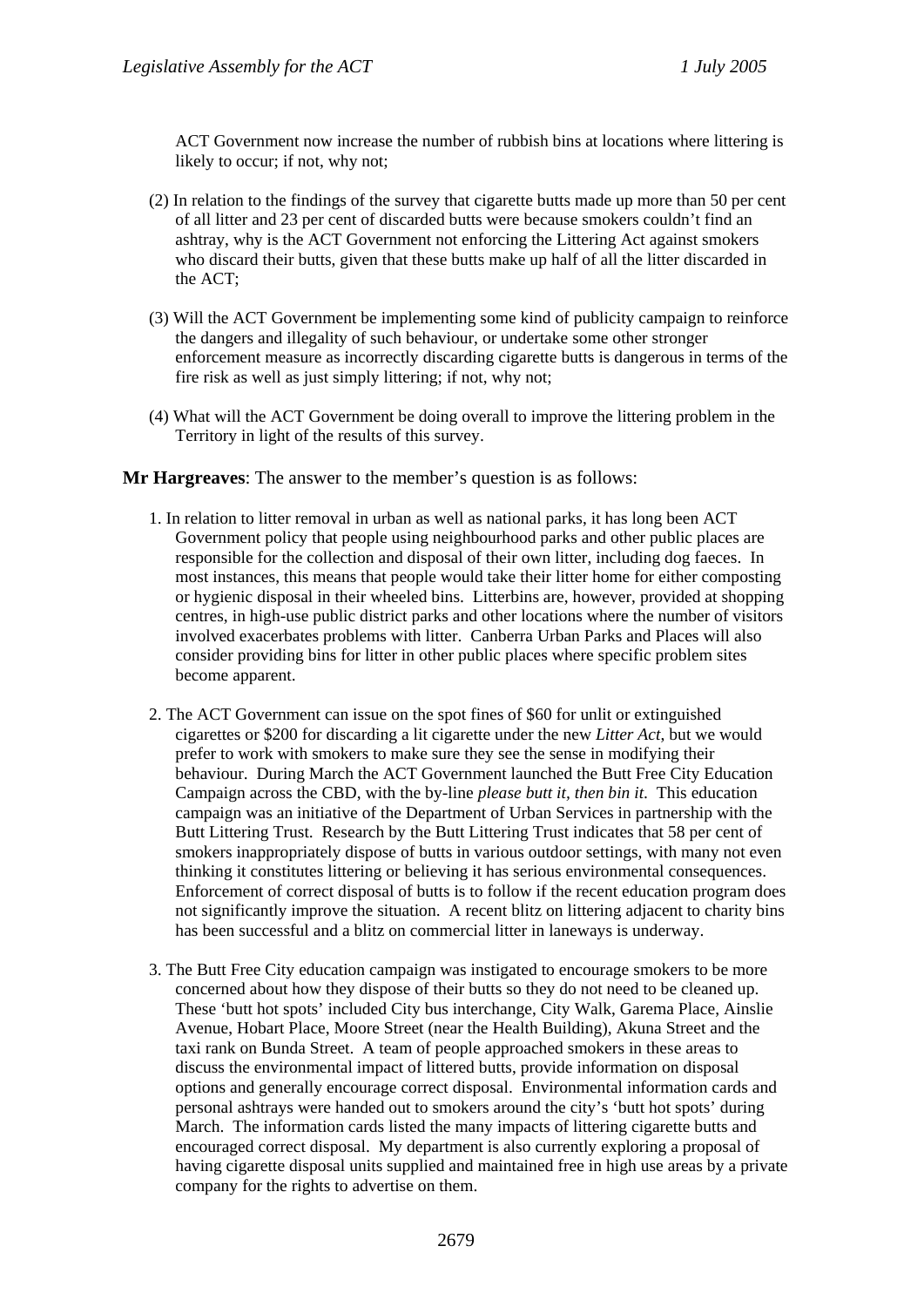<span id="page-32-0"></span>4. With regard to littering generally, the ACT Government has initiated or supports several programs aimed at raising public awareness to address the issue of littering and pollution of waterways. These include Landcare, Adopt-a-Road, Adopt-a-Wetland, Clean-Up Australia Day; and a campaign targeting illegal dumping at charity collection bins and litter and dumping in public laneways in Civic and main shopping centres. The Government is also participating in the Keep Australia Beautiful, Sustainable Cities' program to be launched in Canberra shortly. The introduction of the new *Litter Act* in September 2004 provides a more effective piece of legislation to prevent littering and supports these programs. Our Urban Rangers and Police now have some teeth and can issue on-the spot fines to offenders ranging from \$60 to \$1000 for an individual and \$300 to \$5000 for a corporation depending on the type of littering.

### **Civic Library flooding (Question No 412)**

**Mr Pratt** asked the Minister for Urban Services, upon notice, on 23 June 2005:

- (1) In relation to the Civic Library flooding, which occurred on or around Monday, 20 June 2005, when exactly did this flooding occur;
- (2) Why did the flooding occur;
- (3) How long was the Civic Library closed as a result;
- (4) Were any equipment or library materials damaged; if so, what was the value of goods lost;
- (5) How many library users were inconvenienced as a result;
- (6) What has been done to rectify the problem and ensure that flooding does not occur again.

- (1) The flooding occurred at about 11:00 PM on Friday 17 June.
- (2) The connection between the dishwasher in the Civic Library staff amenities area and the water supply became detached.
- (3) The Civic Library was not closed at all.
- (4) No equipment or library materials were damaged. It is not clear yet as to whether the library will need to replace some carpet tiles that were waterlogged.
- (5) Because 4 of the 7 public access internet PCs at the library were located in an area where carpet tiles had to be dried out, and were therefore not accessible to the staff or public, some customers were inconvenienced by reduced access to public internet PCs (i.e. 3 instead of 7) than normal on Saturday 18 and Monday 20 June.
- (6) A more robust connection between the dishwasher and the water supply has been installed.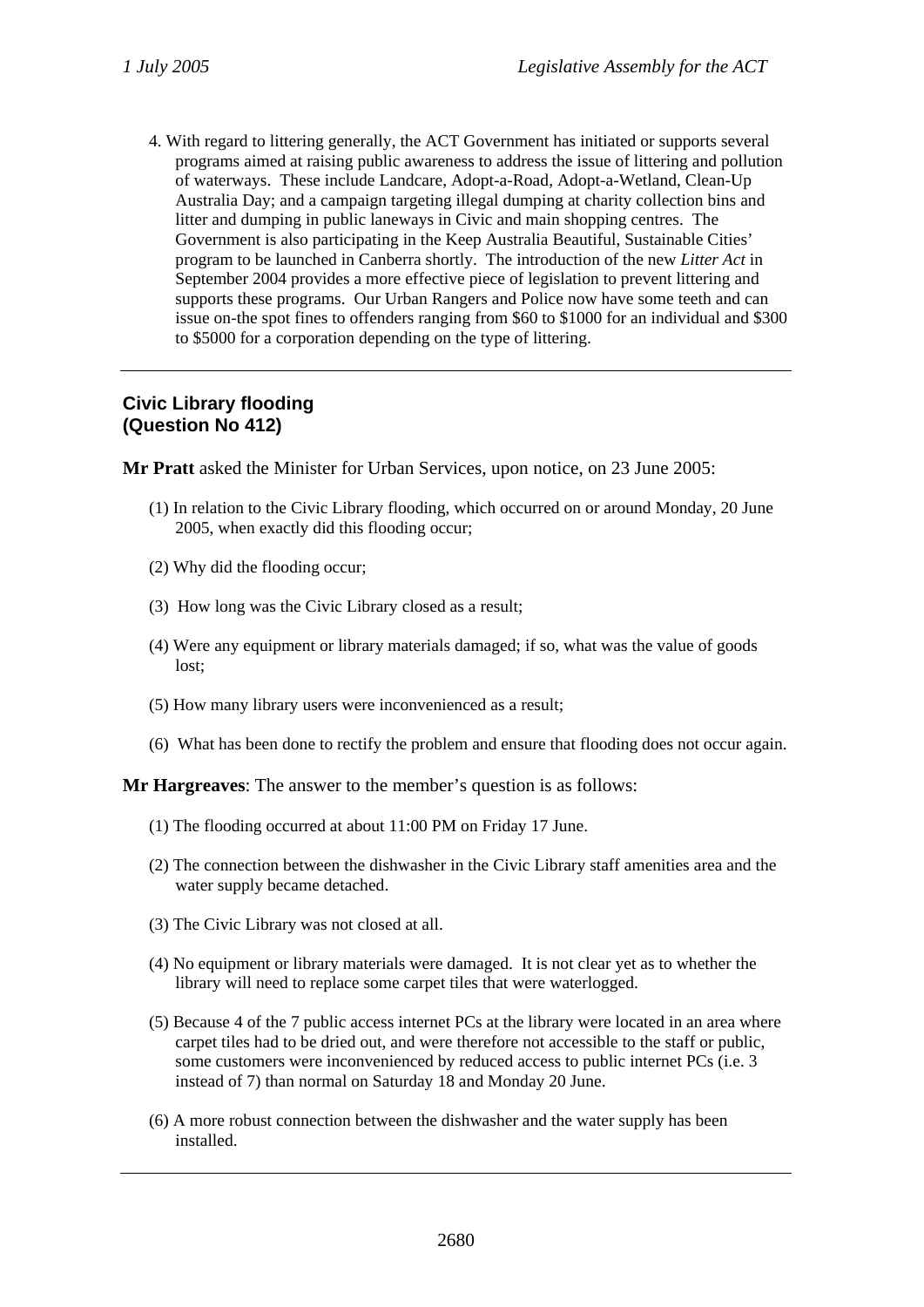### <span id="page-33-0"></span>**Public Library's online system (Question No 414)**

**Mr Pratt** asked the Minister for Urban Services, upon notice, on 23 June 2005:

- (1) Has the ACT Library online system been out of use for the past week and possibly longer; if so, what is the reason for this down time in the use of the library web site;
- (2) If the reason is in relation to web site maintenance or upgrade, what exactly is being done;
- (3) How long has or will this online system be unavailable to users;
- (4) How many users have or will be affected;
- (5) What is the cost to the ACT Government of this maintenance or upgrade;
- (6) When was notification given to users and the public that this maintenance or upgrade would occur and how were users notified;
- (7) Why is the online system unable to be kept online during business hours with maintenance to occur after hours;
- (8) Who is contracted to manage the ACT Library's online system and how long is that contract for.

- (1) Yes, the online system was unavailable to users from Wednesday morning 16 June until COB Wednesday 23 June 2005. Horizon, the ACT Public Library's Library Management System (LMS) was routinely scheduled for upgrading on 16th & 17th June 2005 to accommodate incremental enhancements to customer service. Problems became apparent during upgrade processes, despite successful testing in the test environment.
- (2) The system vendor, InTACT and ACT Library and Information Services staff continued to work collaboratively to find a solution to the problem during last week (Monday 20 – Wednesday 22 June), when it became evident that the catalogue could not be restored for the weekend of 18 and 19 June.
- (3) The online system was unavailable to users from Wednesday morning 16 June until COB Wednesday 23 June 2005.
- (4) It is difficult to measure because of the many different ways customers use the online catalogue. Between 800-1800 customers login to the My Account function per day.
- (5) The upgrade is part of the ACT Public Library's annual maintenance agreement with the system vendor.
- (6) Customers were notified from Monday 6 June, 2005 through a media release, notices in the libraries at service desks, a message on the Library's website and an automated telephone message through the ACT Public Library's Customer Information Centre.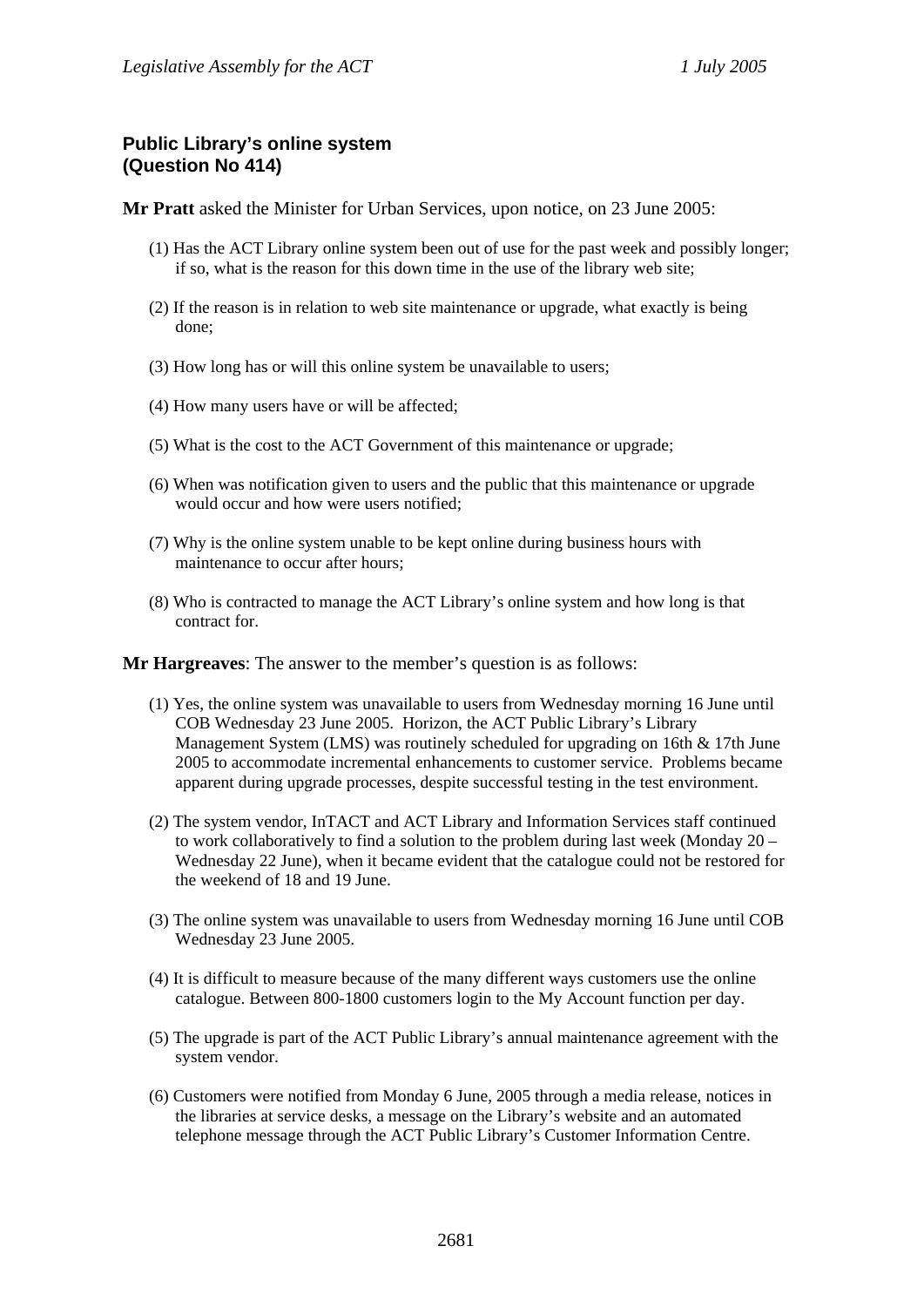- <span id="page-34-0"></span>(7) As this was a significant enhancement that would take several days to complete, I am advised that the work was scheduled giving consideration to minimising the disruption to the community, noting the 24 X 7 nature of this service.
- (8) InTACT supports the servers and the network and has done so since InTACT's establishment. Dynix, the system vendor, is contracted to support the library management software until 2 July 2009.

### **Road Ready Plus program (Question No 415)**

**Mr Pratt** asked the Minister for Urban Services, upon notice, on 23 June 2005:

- (1) In relation to the Road Ready Plus (P-OFF) workshop being offered by the Department of Urban Services to P-Plate drivers for a fee of \$70.00, why is a P-Plate driver who has only had their 'P' plates for six months or more, allowed to waive the rest of the two and a half year provisional licensing period after only a three hour long course;
- (2) How can three hours of workshop instruction compensate for three years of actual driving experience;
- (3) Why is the ACT Government undertaking this type of revenue raising while compromising the safety of drivers and other road users by allowing P Plate drivers to discard their plates after only six months instead of the required three years;
- (4) How many people have (a) undertaken this course to date and (b) had their P-Plate status reduced as a result;
- (5) How often will this course be run;
- (6) How many people does the Government expect will undertake this course on a yearly basis;
- (7) How much in fees does the Government expect will be received from course participants in 2004-05 to date and future years.

- (1) A Provisional Licence holder who completes the Road Ready Plus course continues to hold their Provisional Licence for three (3) years. The completion of the Road Ready Plus Course does not alter the class of driver licence. Successful completion of the course provides the participant with an additional 4 demerit points and means they are no longer required to display a P plate on the vehicle they are driving.
- All other conditions relating to a provisional licence apply, such as a the maximum permitted blood-alcohol concentration for provisional licence holders being below 0.02, and further demerit points will not be available until a full drivers licence is held.
- (2) The Road Ready Plus Course is one aspect of a unique integrated graduated licensing system in the ACT which is now recognised across other jurisdictions as a leading example of education and support for young drivers.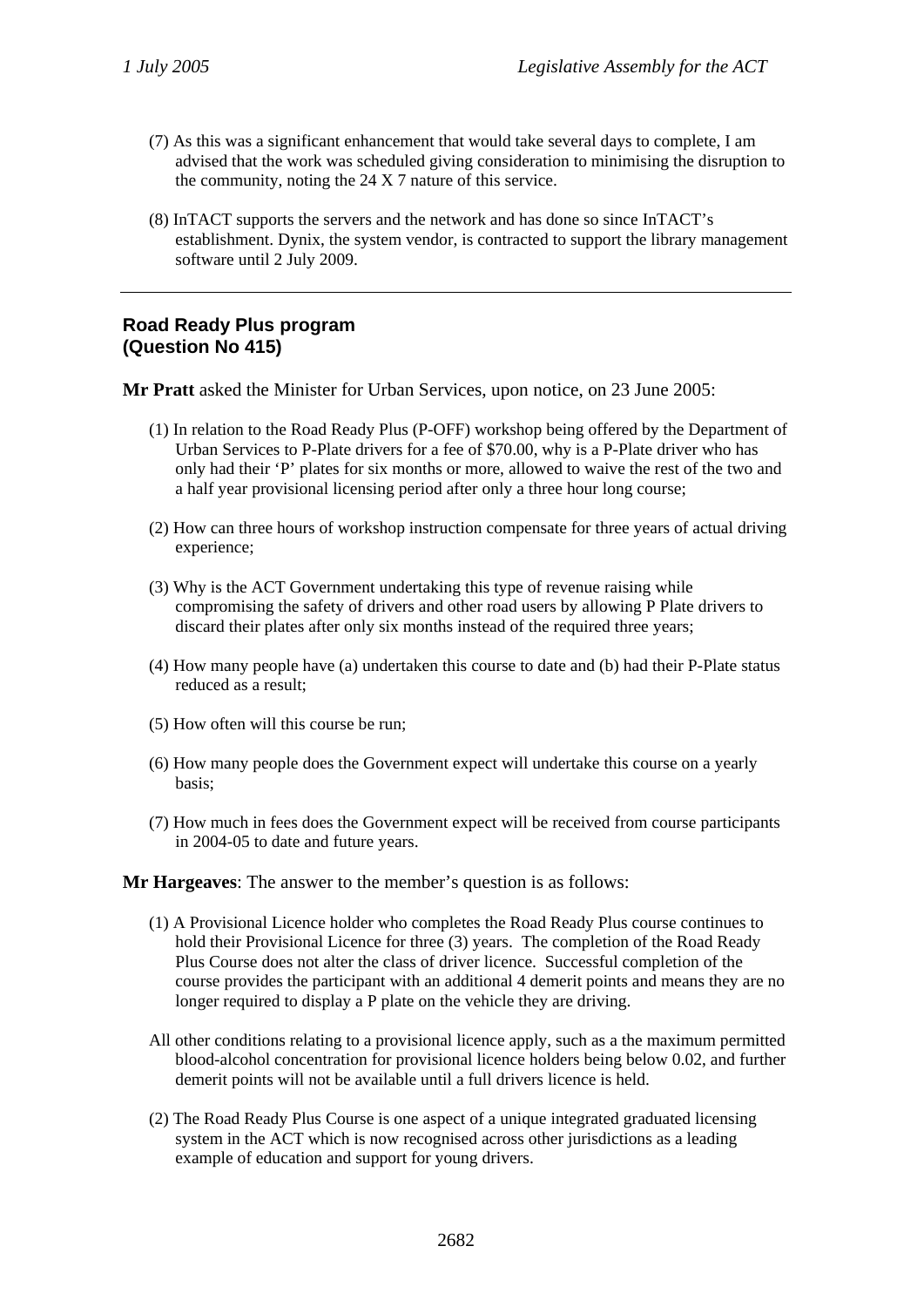<span id="page-35-0"></span>Road Ready Plus aims to provide support for young people holding provisional licences during their period of highest risk as new solo drivers by enabling them to identify, relate to and therefore avoid high risk behaviours and potentially high risk situations.

- (3) The Road Ready Plus Course is conducted by a private contractor on a user pays basis. The course is also available through the CIT and a number of youth services for young people requiring assistance with literacy and numeracy issues. The ACT Government, in fact, meets the cost of the publication of Road Ready and Road Ready Plus course materials and also subsidises interpreter and direct assistance costs for people from non-English speaking backgrounds or who require literacy or numeracy assistance.
- (4) Since the course commenced in February 2001, 4,715 young people have completed the course. All drivers are required to complete 3 years on a provisional licence.
- (5) Road Ready Plus is conducted by Freebott Pty Ltd from two sites located in Watson and Woden. The frequency of courses is driven by demand. Ninety three courses were held in the 12 month period may 2004 to April 2005. At least six weekend courses, two weekday and two evening courses are offered each month. Additional courses are also available during school holidays.
- (6) In 2004, 1,426 young people completed the course. To date in 2005, 852 people have undertaken Road Ready Plus.
- (7) All income derived from the course fees remains with the service provider.

#### **Prison—indigenous consultations (Question No 416)**

**Mrs Burke** asked the Minister for Arts, Heritage and Indigenous Affairs, upon notice, on 23 June 2005, (redirected to the Attorney-General):

Which Indigenous groups were consulted and when in regard to the site for the proposed ACT Prison.

**Mr Stanhope**: The answer to the member's question is as follows:

Communication and consultation with all community, including Indigenous, groups with respect to the prison site followed the Preliminary Assessment procedures laid down in Part IV of the *Land Planning and Environment Act 1991*.

In addition over the period 29 June to 1 July 2005 Mr Walter Bell of Buru Ngunnawal group, Mr Carl Brown of Ngunnawal Aboriginal Corporation and Mr Joe House of Ngunnawal Local Aboriginal Land Council participated in the Heritage Survey of the site for the Alexander Maconochie Centre (AMC).

Furthermore, the AMC Project office has communicated with the following Aboriginal groups with respect to the project: Mr Fred Monahan and Members of the Aboriginal Justice Advisory Committee (AJAC) 11 September 2003 and 30 June 2004; Ngunnawal Elders Group and Mr Keith Brandy 27 February 2004; Ms Lynette Ella and representatives from the Office of Multi-Cultural Affairs 20 October 2003 and 24 February 2005; Mr Harry Williams and Mr Joe Hedger (AJAC) 6 May 2005.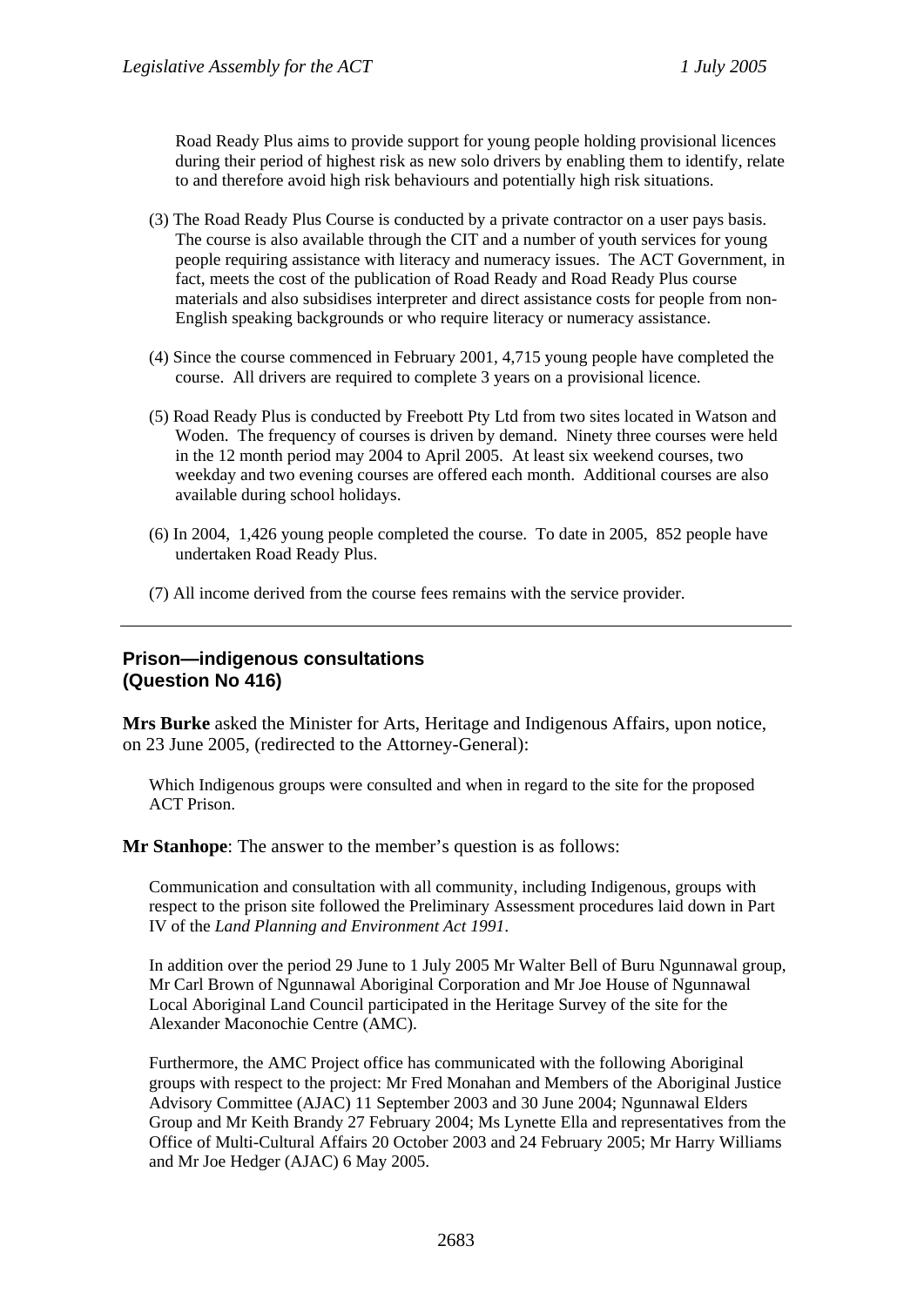<span id="page-36-0"></span>In addition the Manager of the Indigenous Services and Cultural Diversity Unit within ACT Corrective Services has attended meetings of the AMC Design Working Group on 6, 13, 20 and 27 May 2005 and 8 and 16 June 2005.

#### **Development—Lyons service station site (Question No 419)**

**Mrs Burke** asked the Minister for Planning, upon notice, on 23 June 2005:

- (1) Has ACTPLA received the outcomes of the viability study into the possibility of a variation to the lease at the Lyons Service Station site that would allow for an alternative use of the site;
- (2) If the study has been completed, what were the outcomes and recommendations;
- (3) Will the viability study be made public; if so, where can copies be accessed.

**Mr Corbell**: The answer to the member's question is as follows:

- (1) Yes
- (2) The study concludes that the lessee has been unable to obtain a viable commercial supply of fuel for the site. The study further concludes that given the lack of fuel supplies an acceptable alternative use for the site would be residential with an A7 Area specific overlay. However, further clarification is being sought from the lessee in terms of the methodology underlying the conclusions and recommendations of the study.
- (3) The viability study is not a document that forms part of a statutory process, and as such the Authority has no right to release this document to the public. However, interested persons could approach the lessee directly to request a copy of the viability study from the lessee.

### **Courts and tribunals—proceedings (Question No 425)**

**Mrs Burke** asked the Attorney General, upon notice, on 28 June 2005:

If a person has applied and successfully had their personal details (name and address) removed from the Australian Electoral Roll, why is it in some cases that an individual's name and address appear on the case record of proceedings, where cases are heard before the Administrative Appeals Tribunal or the Residential Tenancies Tribunal.

**Mr Stanhope**: The answer to the member's question is as follows:

Where any party to a proceedings in either Tribunal has a concern about being identified through the record, that concern can be communicated to the presiding member at the time the documents are filed or at the hearing. The Tribunal would then consider the request and may make appropriate orders to suppress identifying information.